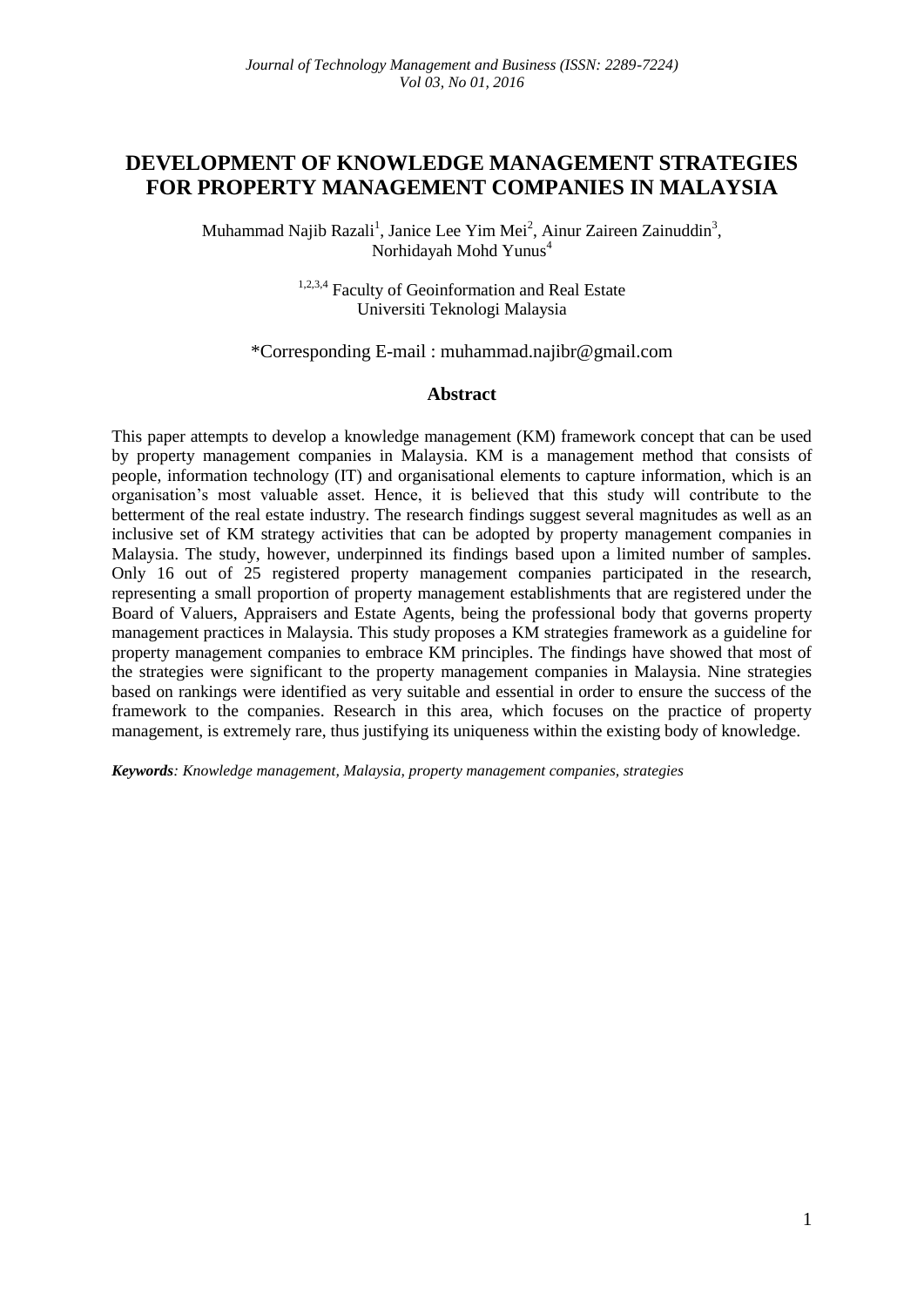#### **1.0 Introduction**

In Malaysia, information technology (IT) has been drafted as a major policy in terms of modernising the country. Millions of dollars have been spent to ensure this plan is achieved. The Malaysian Administration and Management Planning Unit (MAMPU) is responsible for IT development and planning in Malaysia. In IT policy, knowledge plays a significant role in ensuring the policy is successful.

Several authors have suggested that knowledge is the major part in IT policy (Abernathy, 1979; King, 1994). Basically, their frameworks stress the importance of knowledge, such as knowledge building and knowledge deployment in IT policies. Another study done by Raman (1996) on IT policies in Malaysia also potrayed knowledge as one of the mainstay policies of the five policies (promote use of IT, IT education, promoting IT applications and telecommunication infrastructure) drafted by them. Subsequently, one of the ways to make this policy successful was by implementing knowledge management systems.

Although knowledge management (KM) has been widely discussed by many academics and practitioners (Aurum, 2008; Becket, 2000; Callahan, 2000; Diakoulakis, 2004; Egbu, 2000; Civi, 2000; Grenon, 2000; Hipkin, 2001; Malhotra, 2000; Smith, 2004; Zavadskas, 2010), there is little information on KM in the real estate sector context. The few researchers who have explored the potential of the KM concept have practised in the real estate sector (Adnan, 2007; Cheong, 2006; Dixon, 2005; Fong, 2009; Hipkin, 2001; Razali, 2008; Wynn, 2007). Out of these, there is no research that has used the Malaysian real estate sector as a case study.

The KM concept has been practised in many fields such as business, human resource management, engineering, medicine and science. As such, this concept is recognised as a common concept in management, as the expertise of the work force is a critical factor that strongly influences the effectiveness and efficiency of business processes and their outcomes. According to Civi (2000), when building knowledge management systems, there is no single approach that fits all industry participants. In general, three different approaches can be observed in the industry; bottom-up, decentralised knowledge management systems, top down, centralised knowledge management systems and middle-up-down. In the real estate sector, property management roles are becoming a major source of income or revenue by collecting taxes from various sources such as rentals, property tax, rental facilities and quitting rental premises. Property management also relates to business and economic development such as asset management, building management and facility management. These sources need proper management for the purpose of customer satisfaction and more importantly as income for the country. These aspects of management will assist the country to achieve sustainable development in the long term.

In the real estate realm, KM is specifically relevant due to the knowledge intensive character of delivering services to be rendered to clients, which can demand innovative and non-repetitive processes (Adnan, 2007). Therefore, it is believed that this concept can be practically implemented in the property management fraternity, particularly in Malaysia. Whilst the concept is widely accepted in broad management, business and engineering arenas, there is limited evidence and research on its application within the boundary of property management practices.

The property market in Malaysia has shown tremendous potential as a result of the country's strong economic growth. This has positioned the Malaysian property market in the radar of investors as a lucrative market to venture in. Malaysia is ranked eighteenth in global property performance and contributes 0.7% globally (RCA, 2011). Malaysia is also listed as one of the transparent property markets in the world as a result of the good performance of its property sector (JLL, 2010). This optimistic scenario provides a positive and significant impact on the property management industry in Malaysia. As the property sector contributes significantly to the economic growth and development in Malaysia, these properties need to be properly managed to ensure that the industry is well sustained.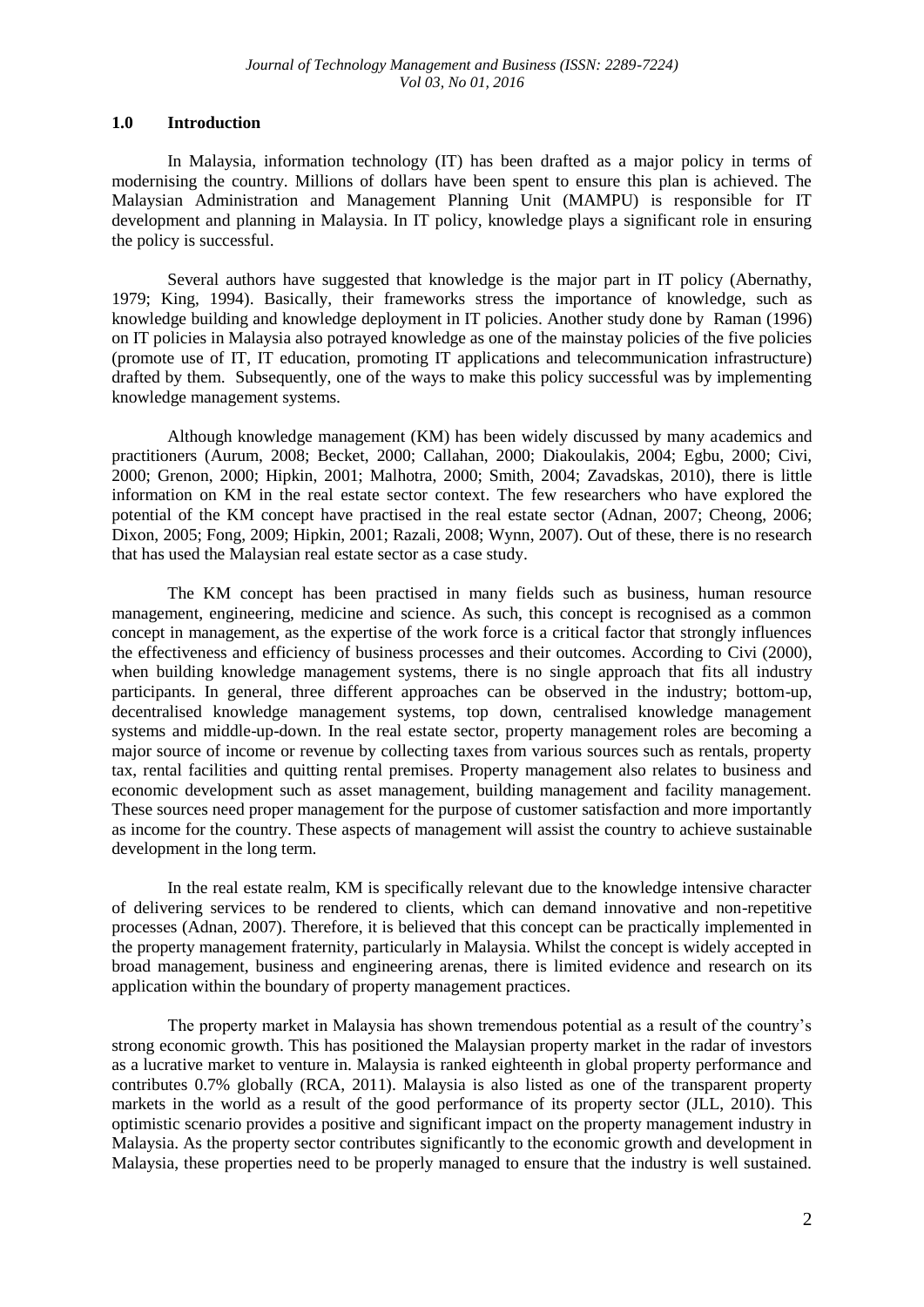Based on the above premise, it is believed that the KM concept can assist property management players to perform their roles more effectively and hence positively impact the property industry.

There are limited studies that have been conducted on the concept of KM in property management. The work of (Fong, 2009) discussed the nature of property professionals' acquisition, sharing and reuse of knowledge in property management firms, while (Hipkin, 2001) looked at the implementation of KM in terms of physical asset management. In particular, (Hipkin, 2001) suggested the introduction of maintenance management information systems (MMIS), as asset management could be a part of property management activities, such as reliability centred maintenance, multiskilling, total productive maintenance and hazard and operability studies. This requires knowledge as a part of the imminent system. Chin (1999) discussed the quality of property management in Singapore based on ISO and TQM frameworks and Li (1997) found that there were many problems in the implementation of good property management practices in this emerging property market. According to (Wynn, 2007), the property management industry has become more innovative in recent years, not least caused by the advent of the Internet and the evolution of new routes to markets.

In the context of the 'new economy' in property, Dixon (2005) highlighted major structural changes driven by globalisation as well as information and communication technology. He also stressed the diverging trend that has shifted from tangible physical assets towards intangible goods such as knowledge and information. This has also in effect reflected the nature of how real estate practices are conducted nowadays. The new economy will now take place in a globalised environment, driven by technological change in alliance with other forces (Dixon, 2005). Furthermore, real estate professionals should re-orientate themselves in a globalised world (Razali, 2008). In real estate practice as a whole, the biggest challenges are the separation between knowledge and tasks that are caused by the broad and diverse nature of the job and functions within the industry. Each of the tasks has its own characteristics and involves knowledge creation and diversification. Why does real estate practice need knowledge management strategies? Real estate practices have to take up the challenges of the new economy in order to stay viable. This paper attempts to investigate further the needs of KM in real estate, specifically in property management businesses.

In an economy where knowledge and information are becoming more vital to the extent that it will form the basis of power and prosperity, talent will be recognised as very important and a key asset to organisations. This is the concept propagated by the Knowledge economy (K-economy) that creates, acquires, adapts and uses knowledge effectively for economic and social development. In the case of Malaysia, the country realises that it cannot afford to ignore K-economy in order to achieve sustainable economic growth and to remain globally competitive (Wei, 2009). Hence, it is imperative that the KM concept is implemented in organisations in order to transform them into entities with a competitive advantage in this borderless world. Nevertheless, a KM strategy must be implemented prior to achieving the above, as it constitutes the initial level of KM itself.

The motivation for this paper is derived from the benefits to be gained from introducing the concept of KM in other areas that potentially relate to property management, especially in Malaysia. As such, this research aims to formulate KM strategies for property management companies in Malaysia. Consequently, a conceptual framework based on various literature surveys will be developed and tested among property management companies in Malaysia. This research also investigates further the needs of KM in real estate, specifically in property management businesses, by taking into account local needs and regulations. In essence, this research will determine the most dynamic knowledge management strategies for property management companies in Malaysia.

### **2.0 Information Technology and Knowledge Management: Literature Perspectives**

According to Diakoulakis (2004), KM has gradually been established as a strong methodology to support business viability, competitiveness and growth. Rubeinstein (2001) defined KM as a conceptual framework for problem solving that considers problems in their entirety. In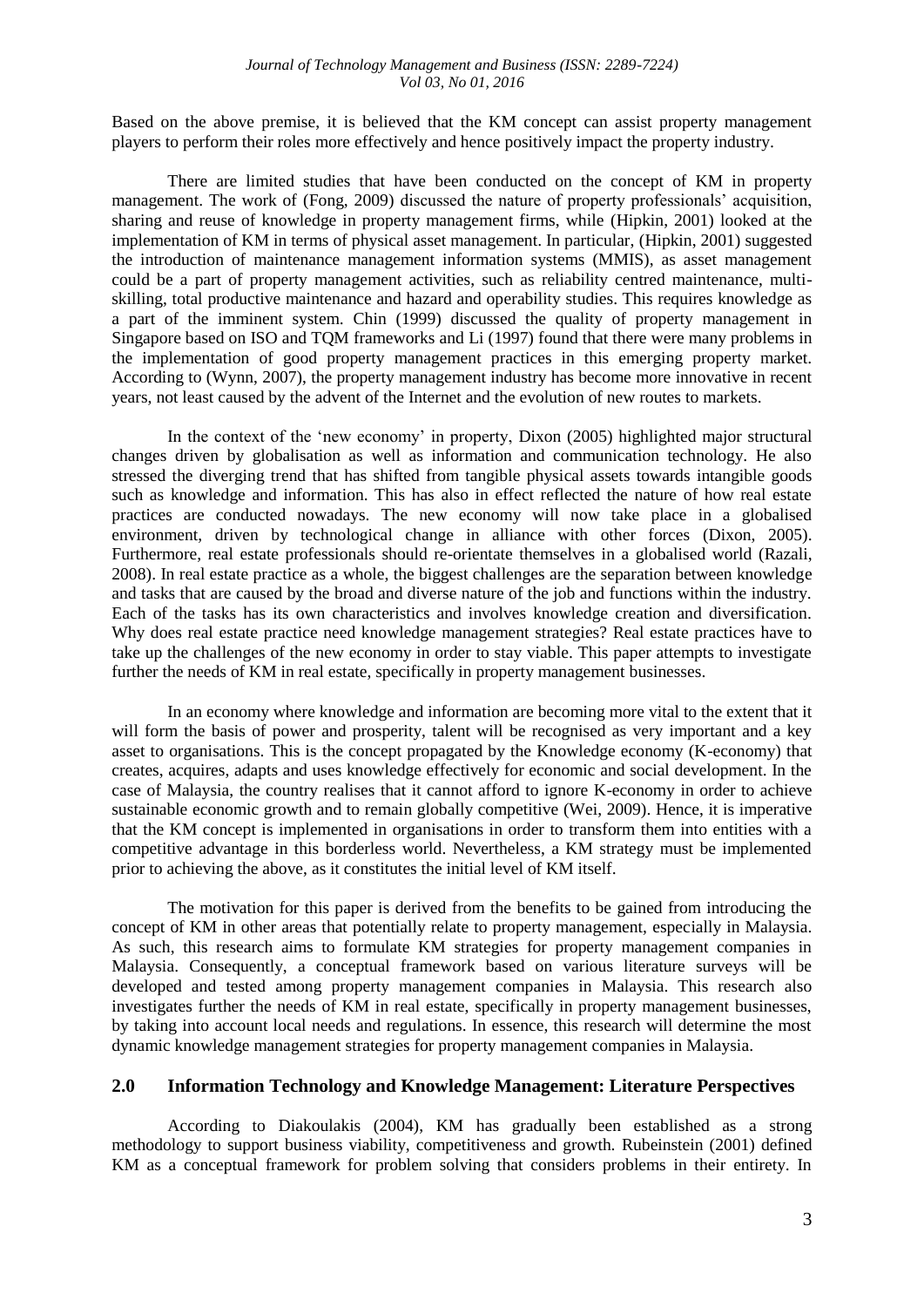addition, KM can be viewed as a conceptually complex, evolving, broad umbrella of issues and viewpoints (Smith, 2004).

Dixon, (2005), highlighted a from the strategic management point of view, managers should always reassess the environmental changes and seize opportunities to improve their organisational performance. In the information age, many organisations compete for shrinking profit margins in an increasingly global market (Aurum, 2007).

Gibson, (1999) added that information is critical to the management process. They further stated that the core activities and responsibilities of any corporate property managers rely on having good quality, accessible and accurate information. From the aspect of dissemination of knowledge, Almond (2001) emphasised the importance among real estate/property managers and surveyors to be experts in local market conditions. His study focused on how knowledge was disseminated and the issues impacting on this practice. Property managers should be very sensitive to the changes in the economic environment so that contingency plans can be made for the owners in terms of cash flow planning (Li, 1997). Property managers must also view property in various ways.

According to Becket (2000), Data-Knowledge\_Information\_Technology DKIT framework demonstrates that the exploitation of knowledge is a sustainable competitive advantage involving a number of transformational processes, such as data analysis and information communication. These processes must be managed and therefore require a strategy to guide them in order to be consistent with the mission of the organisation. This is an important principle; the mission itself defines the information that constitutes knowledge for the organisation. That is, knowledge is any information that contributes to the overall mission of the organisation and thus it is the business strategy to be pursued.

It can be observed that knowledge management has a close relationship with IT. This is because in the globalisation era, knowledge can easily be managed and retrieved by using IT tools. In other words, IT is able to assist the success of knowledge management through the knowledge management systems. Information technology is able to support all KM processes. The level of IT support and the kind of IT infrastructure needed by a consulting firm depends on its KM strategy. The core elements of suitable architecture are a central electronic repository of explicit knowledge focusing on knowledge as an object (Zack, 1999; Maier, 2003). In ensuring IT tools can function well in organisations, infrastructure for supporting IT tools is needed.

A friendly front-end and robust back-end is the basic necessity of a software tool for knowledge management. Knowledge based systems represent computer-based information processing systems that embody knowledge of a particular domain and inference capability to use the embedded knowledge in problem solving (Jenkins, 1988). **A**rchitecture of a knowledge management system by Lawton (2001). describes that electronic knowledge repositories can be used to store various forms of knowledge, such as client and customer knowledge, industry best practices and product knowledge. In addition, special IT tools can be used for indexing and retrieving documents to discover knowledge that assists in the development of ideas for new products. For example, collaboration tools provide security through encryption and authorised access and provide privacy to users to share what they want. As such, the lowest layer of this framework handles explicit knowledge, which resides in repositories as documents or other types of knowledge items, such as emails, messages and database records. Lawton (2001) also added that documents and content management tools with features for search engines and file retrieval, as well as analysis and maintenance, represent knowledge repositories. In addition, the framework also suggested the organisation of knowledge is based on a corporate taxonomy and serves as a knowledge map supported by classifying and indexing tools. By using portals, organisations able to distribute knowledge to different users and applications powered several platforms such as e-learning, competence management, intellectual property management and customer relationship management.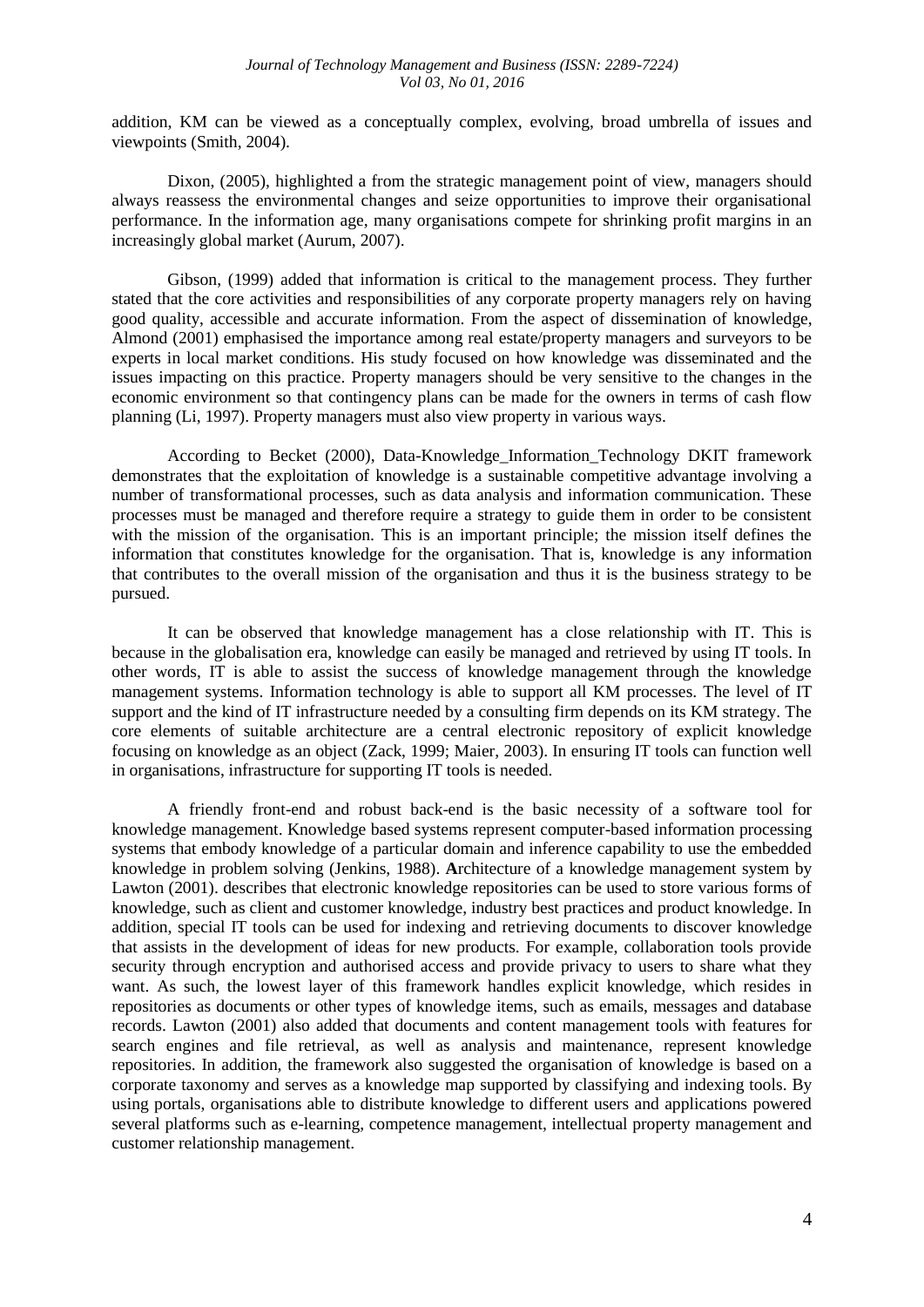In knowledge management, there are several IT tools that can be exploited within the real estate business, such as a new management tool known as collaborative computing technology. This technology can accelerate and encourage changes in the corporate world, particularly real estate business. These products can perform a variety of tasks, from scheduling, project management, web based video conferencing to data storage, data sharing and supply chain management (Attaran & Attaran, 2001). In real estate, where information is crucial, the sharing of information in and between organisations is important. Thus, IT capabilities can optimally create information resources. Furthermore, it can be used at anytime and anywhere. The use of collaborative computing software can accelerate real estate companies into six major categories (Attaran & Attaran, 2002):

- i. Virtual meeting. Real estate professionals can easily set up a workspace on the Web where they can share documents and discuss ideas.
- ii. Teamwork. A group of geographically dispersed employees, customers and others could assemble in cyberspace and use Web-based products to accomplish a task (for example, client's information and client's requirements on property).
- iii. Project management. Project teams can access a special Web site set up as a hub for the project. It could contain everything from tasks and schedules to a vast repository of engineering drawings, maps and other documents.
- iv. Supply chain collaboration. Business to business (B2B) e-commerce is taking place in new business operations. It can enhance a buyer-seller relationship. This collaborative effort enables partners to work together to gain a better understanding of future products, demand and to put more realistic plans in place to effectively satisfy it.
- v. Internet broadcast. Internet broadcast services can enable users to broadcast live and ondemand audio and video presentations over the Web. They can be used for training sessions, product launches, technical briefings, property shows, conferences, learning announcements, distance learning and similar tasks.
- vi. Information sharing. The Web is providing new ways for companies to handle information. It has an unlimited storage capacity, thus eliminating the problem of information overload.

(Adapted from Attaran & Attaran, 2002)

The combination between knowledge management and IT can be called knowledge network. Knowledge network is a collaborative system to access information, knowledge, expertise, working procedure and social boundaries in the organisation or country.

### **3.0 Knowledge Management in Property Management**

Why does the real estate practice/business need a KM strategy? Real estate practices/businesses have to accept the challenge brought about by the emergence of the new economy which is driven by globalisation and IT (Dixon, 2005). Clearly today the trend is now shifting towards more intangible goods or assets, such as knowledge and innovation. This could be so, as highlighted by Bean (2000) and Thompson (2005), whereby IT has not only changed business processes radically, but dedicated computer systems have revolutionised the control and operation of physical processes. Furthermore, in property transactions data has been available via a network of professional contacts. The jungle telegraph can work well if the real estate practitioner/surveyor has established contacts throughout the property sector and in the area in which he or she practises.

However, in many cases it can be difficult to access the required information, particularly when firms tend to be secretive or the market is sluggish (Wyatt, 1996). Thus, real estate firms need to establish their own knowledge base in their respective organisations, particularly in a tight competitive environment. All of these indicators show that real estate businesses needs to evolve in order to meet their firm's goals. In addition, Cheong (2005) had drafted a competence framework for professional real estate services **(Figure 1)**. This framework stresses the importance of knowledge as part of competence in real estate services. The framework encompasses combinations of knowledge, service property, skills, organisation, service infrastructure and technology into professional real estate services. This best practice of these combination elements will ensure the customer satisfaction.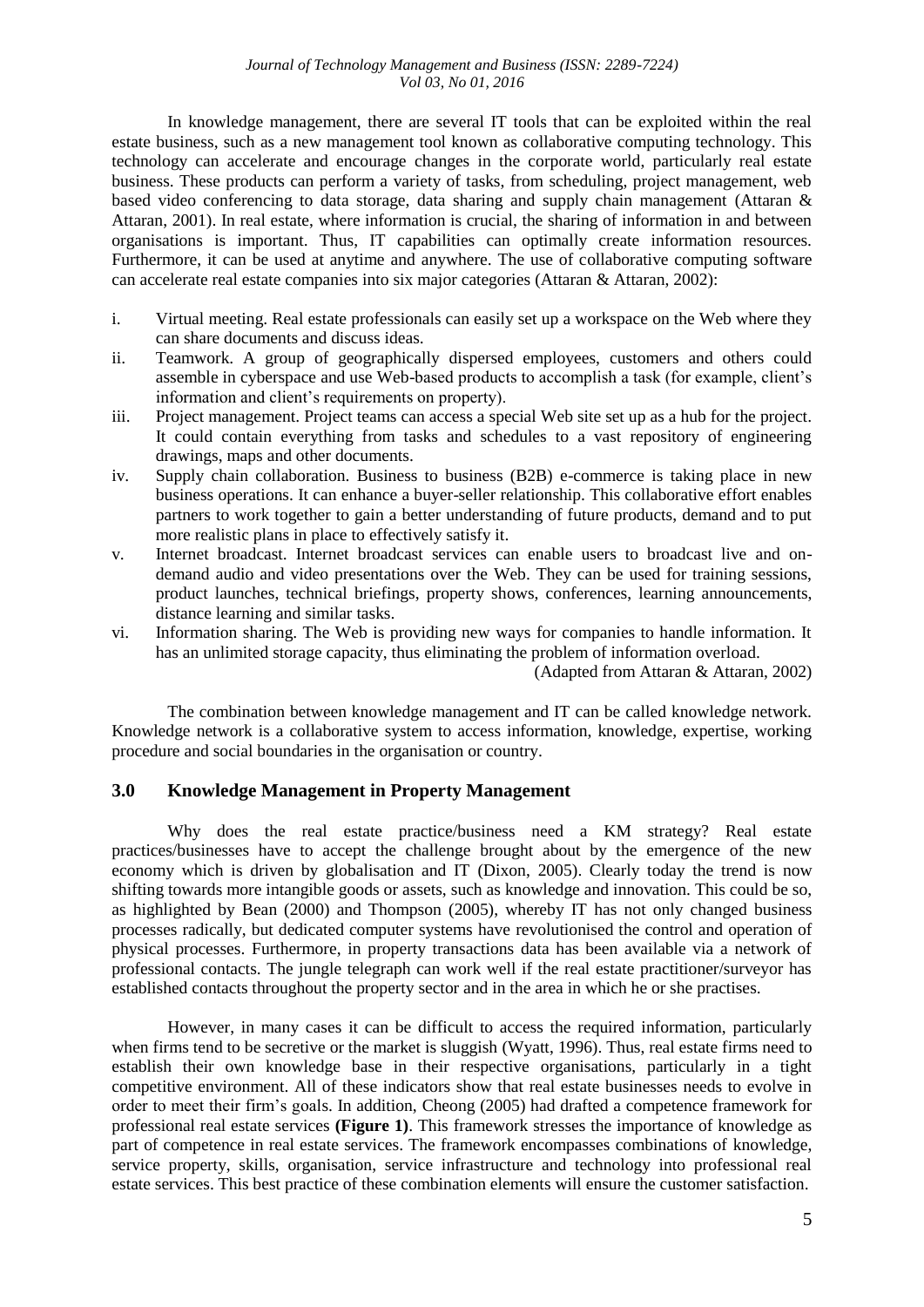

**Figure 1:** Competence Framework for Professional Real Estate Services (Cheong, 2005)

The study by McAllister (1999) has highlighted the evidence of globalisation and integration of the commercial property market in the United Kingdom, which may affect how the processes of real estate practices are conducted. On the other hand, Sheng, (2004) have provided some suggestions to integrate framework management in property management. The focus of this framework is to reconcile the demand for, and supply of, the property asset base and associated facilities for support services essential for the delivery of its core products or services. Both articles suggested some important points that stressed the significance of knowledge in real estate/property organisations. **Table 1** represents the major findings from both articles.

|                  |                       | <b>THERE</b> I. MUCH MISION WIN DINING WIN ENOU 5 MUJOI 1 MUMBS |
|------------------|-----------------------|-----------------------------------------------------------------|
| No.              | Author(s)             | Findings                                                        |
| 1.               | MacAllister (2009)    | Globalisation, integration and commercial property in the       |
|                  |                       | UK indicates several notables evidences:                        |
|                  | i.                    | Diversification                                                 |
|                  | ii.                   | High returns                                                    |
|                  | iii.                  | Liability matching                                              |
|                  | iv.                   | Promotion of business relationship                              |
|                  | V.                    | Cost of diversification                                         |
|                  | V1.                   | Risk due to management problems                                 |
|                  | vii.                  | Taxation risk                                                   |
| $\overline{2}$ . | Sheng and Zhou (2000) | framework<br>integrated<br>The<br>for<br>suggested<br>property  |
|                  |                       | management:                                                     |
|                  | i.                    | Defining and quantifying the demand emanating from              |
|                  |                       | strategic business direction in terms of operational needs of   |
|                  |                       | facilities and support services to support core business        |
|                  |                       | activities.                                                     |
|                  | ii.                   | Defining the supply in terms of the necessary physical asset    |
|                  |                       | base and appropriate service levels from the service            |
|                  |                       | delivery perspective and their management over time.            |
|                  | iii.                  | Matching supply to demand over time as a continuous             |
|                  |                       | process of maintaining relevance in terms of an appropriate     |
|                  |                       | physical resource to support the corporate strategic intent.    |
|                  | iv.                   | Structure: organisational set-up for operational real estate    |
|                  |                       | provision and facilities for service management.                |
|                  |                       |                                                                 |

**Table 1**: MacAllister and Sheng and Zhou's Major Findings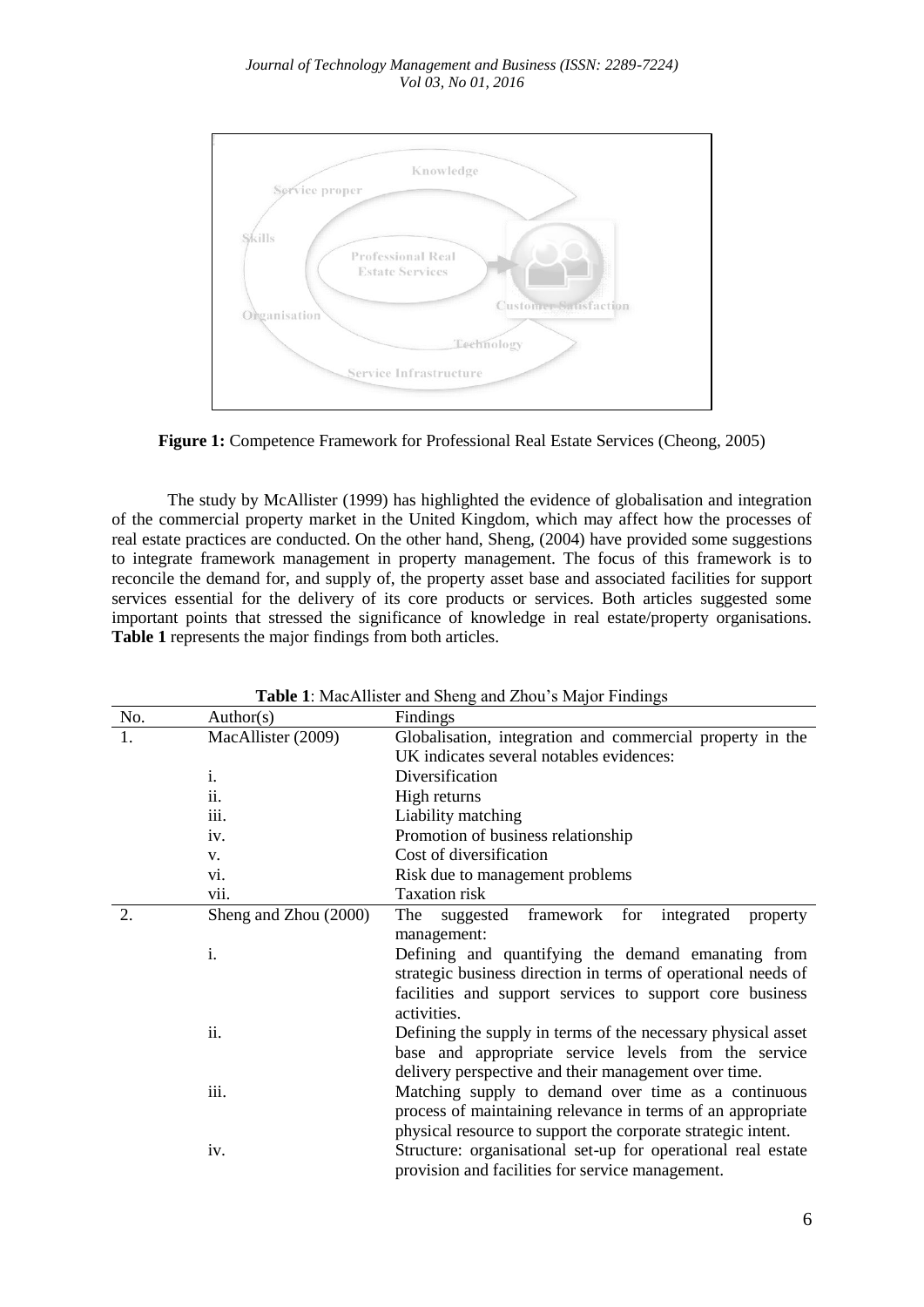| v.  | Processes: the systems and procedure for the management      |
|-----|--------------------------------------------------------------|
|     | of the delivery of operational assets and their associated   |
|     | facilities for support services.                             |
| V1. | Competencies: the necessary skills required for an efficient |
|     | and effective delivery system - both in-house and bought-in  |
|     | expertise.                                                   |

Gibson (1994) believed that the relationship of property to property managers is technically challenging. It has been observed that managers focused only on the building and not the activity, while dynamic processes take place within the building. Property to them is a building that needs to be renewed, accommodation, which needs to be refurbished, and a tax liability that needs to be minimised. Thus, Gibson (1994) drafted a framework for property management to strategically address how operational property is managed on par with all other significant resources. In other words, property managers should integrate operational objectives combined with all information on property and operational and external issues. Concurrently, property managers should equally focus on how to achieve these objectives (activities, skills required and responsibilities) in conjunction with approaches to property and management. The property objectives will be achieved after the activities work in tandem, as deployed in IT **(Figure 2)**.



**Figure 2:** Property Management Strategic Framework (Gibson, 1994)

Real estate services, particularly the business of property management, can be acknowledged as one of the new knowledge-based industries. Thus, it is crucial to identify what property management services are, so that a cultural knowledge environment can be created in organisations. According to Krumn (2000), activities relating to the property industry have evolved from a mere side activity of the firm's owner/founder, to the creation of a separate discipline within business management and academia. The growth of corporations and the commensurate expansion of the real estate portfolio triggered the need for managerial attention being paid to matters of real estate.

In real estate businesses, the most important knowledge is local knowledge itself. Malmberg, (1996) emphasised three key issues in order for firms to be competitive:

- i. localised innovation process
- ii. barriers to the diffusion of knowledge
- iii. attraction of outside sources of knowledge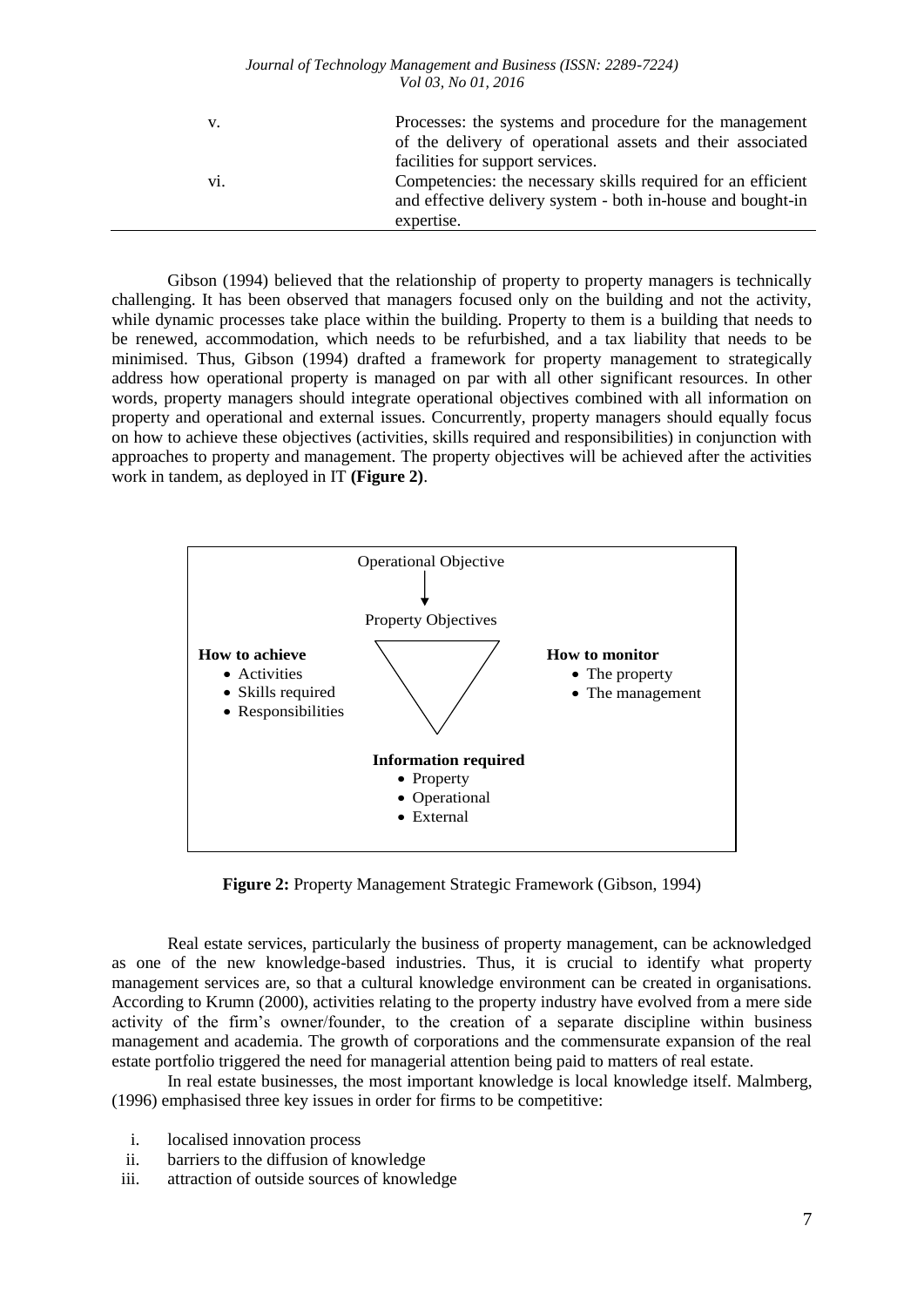He added that knowledge would arise largely through interactions within the local milieu. In this way, only applicable knowledge is disseminated. Some authors have defined critical performance in business in order to implement the knowledge management concept. Generally, critical performances in real estate business are based on the framework developed by Chourides et al (2003). **Table 2** provides a summary of critical performance to ensure the success of the knowledge management concept in property management

| <b>Focus</b>                  | Crucar I critinance ruthoutes in Knowledge Management<br><b>Critical factors</b> |
|-------------------------------|----------------------------------------------------------------------------------|
| Competitive advantage         | Research the knowledge environment                                               |
|                               | Develop 'parallel' KM strategy                                                   |
|                               | Focus on future                                                                  |
|                               | Pursue KM as a premium strategy                                                  |
|                               | Need for leadership commitment and activity                                      |
|                               | Appoint dedicated/specialist KM leader                                           |
|                               | Develop rapid response capabilities                                              |
| Human<br>resource             | KM people portfolio matrix                                                       |
| management                    |                                                                                  |
|                               | Recruit and nurture knowledge workers                                            |
|                               | Measure sharing                                                                  |
|                               | Reward sharing                                                                   |
|                               | Communities of trust                                                             |
|                               | Communities of practice                                                          |
|                               | Best in class packages                                                           |
|                               | Develop inner, outer and external organisation                                   |
|                               | External sourcing strategy                                                       |
|                               | Cut slack in workloads                                                           |
| <b>Information Technology</b> | Develop decision support systems                                                 |
|                               | Appoint KM facilitators                                                          |
|                               | Manage internal, external and research links                                     |
|                               | Employ managed data base principle                                               |
|                               | Build manage systems, internet, intranet and extranet                            |
|                               | See IT as enabler not leader                                                     |
|                               | Integrate IT and KM workers                                                      |
|                               | Reward contribution                                                              |
|                               | Develop measures for best practice and sophistication                            |
| Quality                       | Real quality                                                                     |
|                               | Process simplification, work enrichment                                          |
|                               | TQM values, principles, consistent and supportive                                |
| Marketing                     | Differentiate through KM                                                         |
|                               | Focus on innovation                                                              |
|                               | Identify and develop customer 'total solutions'                                  |
|                               | Improve time to market skills                                                    |
|                               | Improve organisation velocity to respond to customer needs                       |
|                               | Post modernist emphasis                                                          |
| Finance                       | Management of intangible assets                                                  |
|                               | Adding value to shareholders                                                     |
|                               | $\sim$<br>$\lambda$ 1                                                            |

**Table 2**: Critical Performance Attributes in Knowledge Management

Adapted from Chourides, Longbottom and Murphy (2003)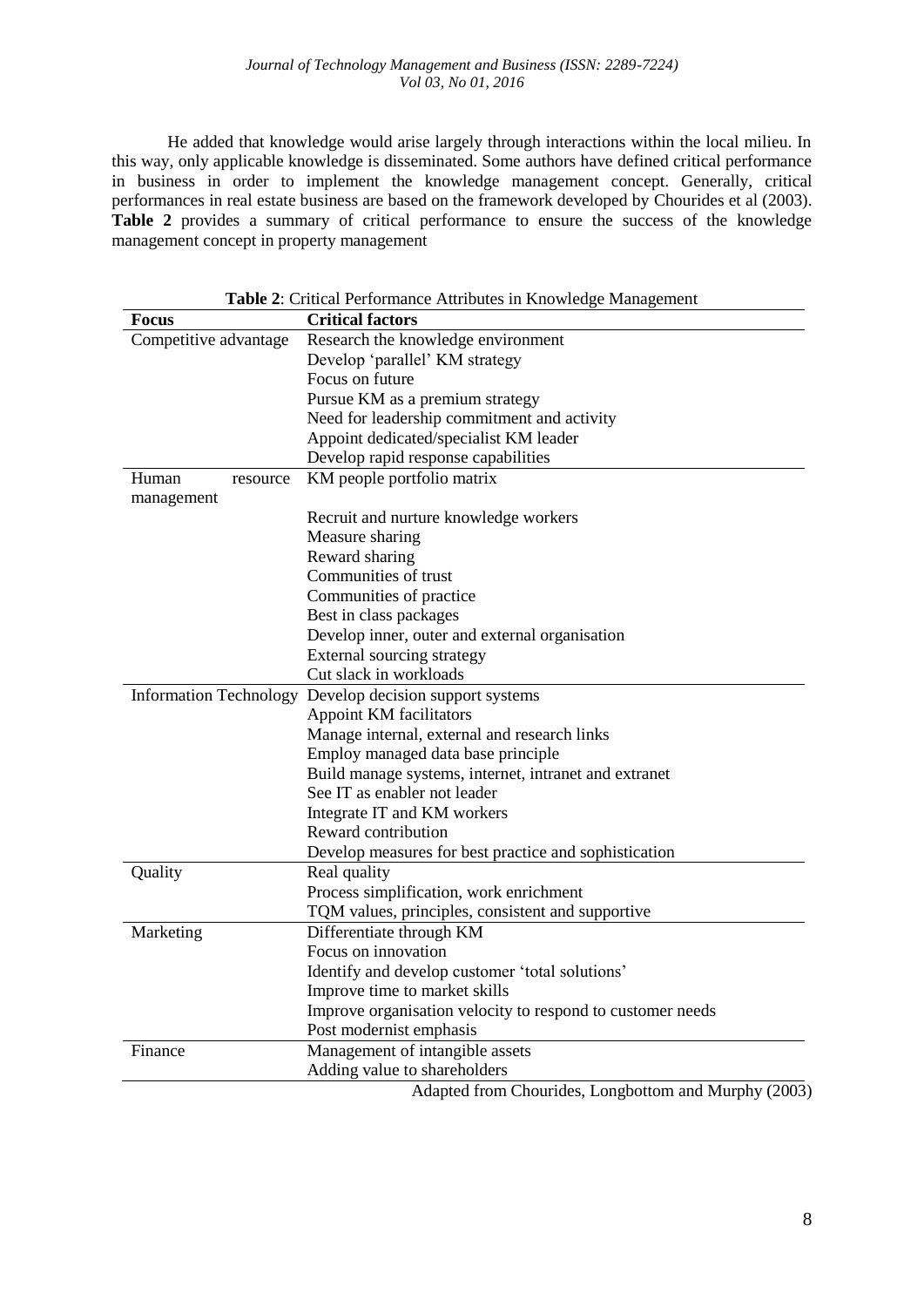# **4.0 Methodology**

This paper formulates KM strategies for property management companies in Malaysia. Only practising property management companies that are registered with the Board of Valuers, Appraisers and Estate Agents (BOVEA), Malaysia as of 31 December 2012 were involved in this research. There are twenty five (25) property management companies registered under BOVEA that are recognised to practise property management services in Malaysia, according to the Valuers, Appraisers and Estate Agents Act 1981 and Property Management Standard 2010. There were sixteen (16) registered property management companies that have participated in the survey to develop the most suitable KM strategies for property management companies in Malaysia, which forms the subject of discussion for this paper.

Content analysis was adopted in the initial stage to analyse each company's annual report and website. In addition, observations were made on each organisation's activities by attending certain meetings and daily work routine. This was undertaken to identify which KM components are significant to property management companies. According to (Ali, 2008), the main advantages of a documental review includes consistency of approach that can be applied in the research process, with documents for each company in the sample being subjected to rigorous interpretation against the same criteria. The main objective of this method is to identify whether each company implements KM fundamentals based on the nine (9) strategies that were identified. Having reviewed the literature, semi-structured interviews were conducted to envisage a better understanding of those documents.

A questionnaire survey was adopted to implicitly investigate the application of KM in the organisation, based upon strategies that were identified from various literatures and a series of preliminary surveys. These strategies were conceptual KM strategies that were derived from previous studies that suited the Malaysian environment, such as Grenon (2000), Lam (2008), Dixon (2005) and Fong (2009). **Table 3** represents the nine (9) KM strategies used as the basis of enquiry for this paper. Based on this framework, questionnaires were distributed to sixteen (16) identified property management companies. These companies represent 64% of the total number of registered property management companies in Malaysia. As nine (9) companies could not reveal the information required for this study, they were excluded from the study. All levels of management within the targeted organisations participated in this survey, namely high-level managers, middle managers and lower level managers. As such, the views represent the majority of the registered property management companies in Malaysia.

This approach yields better results as it covers all areas from various functional areas, apart from being able to avoid common and typical responses and viewpoints. All levels of management were asked the same questions in order to gather similar and consistent responses for each of the KM strategies. To strengthen the efficacy of the research, arrangements were made with some companies to observe first hand as to how KM activities were dealt with within the organisations. Some of these companies were willing to permit the researchers to attend certain company meetings for the purpose of observing the level of KM processes being practised in the establishments. However, privacy and confidentiality policies needed to be adhered to and therefore the names of the companies cannot be divulged.

In the questionnaire, respondents were asked about the level of implementation of these KM strategies, as these strategies were perceived to be very important from the previous survey. This previous survey (Razali, 2008) had been conducted in the pilot testing phase of the research, which aimed to identify the level of implementation of KM among property management companies in Malaysia. From the pilot test results, KM strategies were drafted in order to develop KM strategies for property management companies in Malaysia.

By using a scale from 1: not implemented to 5: extensively implemented, as well as through the use of Multiple Factor Analysis (MFA), the common KM strategies selected as being suitable for use by property management companies in Malaysia were identified. According to Abdi (2007), MFA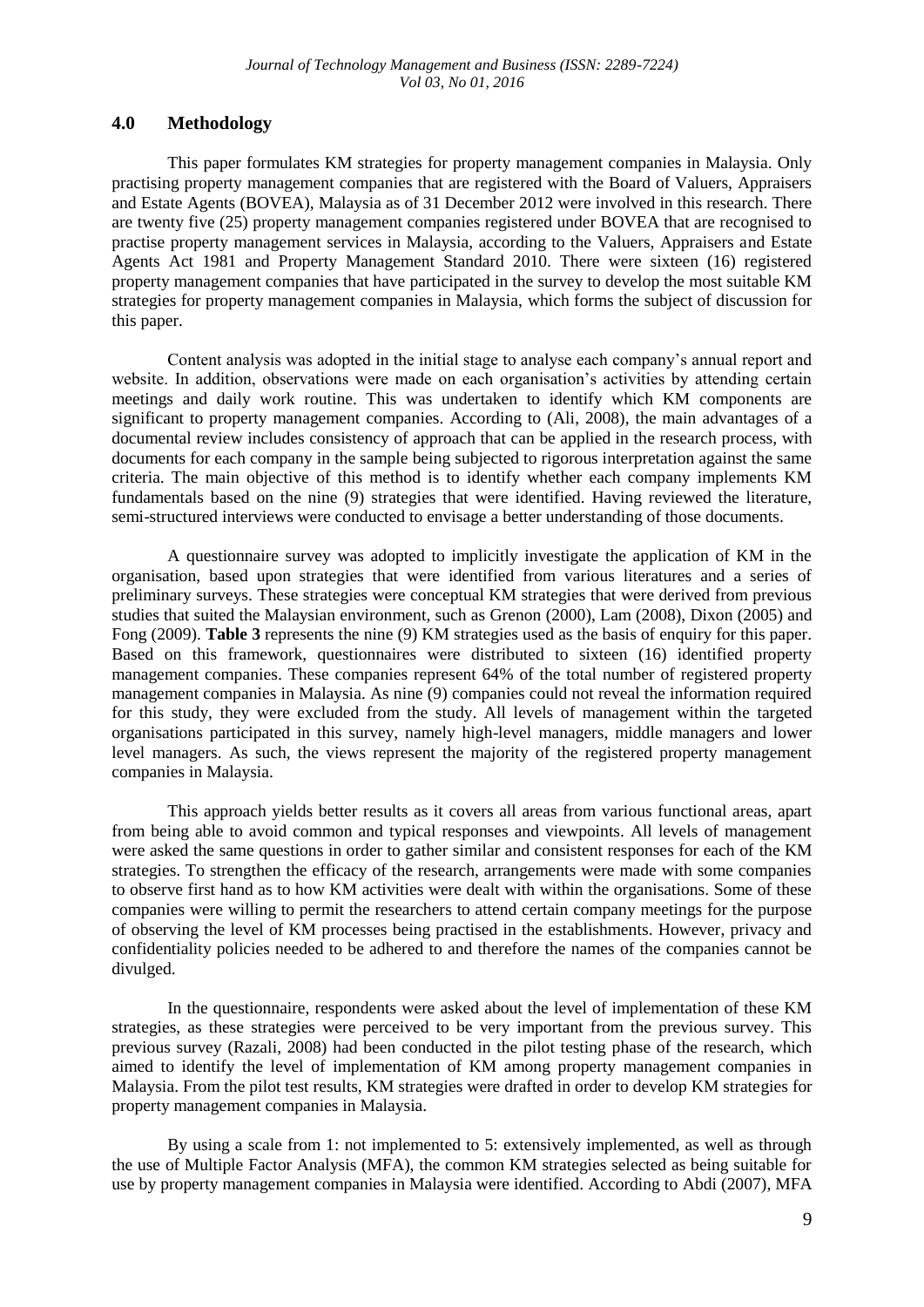is used to analyse a set of observations described by several groups of variables. They added that MFA is used to integrate groups of variables describing the same observation. This method is combined with Principal Component Analysis (PCA) which normalises each variable by dividing it by its standard deviation (Abdi, 2007). According to (Hair, 1992), item loadings of >0.30 are considered significant, >0.40 are more important and >0.50 are considered very significant. However, [50] highlighted that there are no accepted absolute standards for the cut-offs; the choice is based on judgement, purpose of study and prior study. Therefore, as this study aimed to identify KM strategy framework for property management companies in Malaysia, the significant factor will be the base factor of the framework. **Table 3** presents the nine (9) KM strategies, along with its characteristics, that were formulated from the various literature surveys that have been identified as the basis of enquiry for this paper.

|    | <b>Strategy</b>                                  | <b>Characteristics</b>                                                                                                                                                                                                                                                                                                                                                                                                                                                                                                                                  |
|----|--------------------------------------------------|---------------------------------------------------------------------------------------------------------------------------------------------------------------------------------------------------------------------------------------------------------------------------------------------------------------------------------------------------------------------------------------------------------------------------------------------------------------------------------------------------------------------------------------------------------|
| 1. | Attitude among workers                           | Deal with strategies such as trust, flexibility, enthusiasm<br>for the job, working closely with others, staff feels elated<br>by incentive and reward schemes provided by the<br>organisation, staff capture and use knowledge obtained<br>from other industry resources, staff use formal mentoring<br>practices, including apprenticeship and tolerance of failure                                                                                                                                                                                   |
| 2. | Information<br>Technology<br>strategies          | Encompasses strategies such as using a website, wireless<br>internet connection, bulletin board and awareness level of<br>using these technologies                                                                                                                                                                                                                                                                                                                                                                                                      |
| 3. | Systematic working method                        | Include factors that deal with using spreadsheets in daily<br>tasks, all responses from customers will be paid close<br>attention to and dealt with prior to the next testing,<br>brainstorming, team work, work in pairs that are well<br>accepted and recognised among staff, organisation<br>encourages the practice of understanding, documenting,<br>archiving customer requirements and the use of Microsoft<br>Project to supervise property being managed                                                                                       |
| 4. | Support from top management                      | Consists of strategies related to organisational issues such<br>as fairness, support for employees sharing information and<br>autonomy                                                                                                                                                                                                                                                                                                                                                                                                                  |
| 5. | Knowledge<br>culture<br>in<br>an<br>organisation | Deals with strategies such as a special task unit being<br>formed to manage knowledge, staff capture and use<br>knowledge obtained from other public research institutions<br>and universities, organisation encourages knowledge<br>sharing among<br>staff that attended training,<br>CPD.<br>conferences and seminars, staff taking own initiatives to<br>independently upgrade their competency and skills and<br>using email as part of communication culture                                                                                       |
| 6. | Information technology                           | All IT components that are required in the organisation                                                                                                                                                                                                                                                                                                                                                                                                                                                                                                 |
| 7. | Knowledge creation                               | Includes strategies such as staff assessments are based on<br>their individual contribution to the knowledge development<br>in the organisation, a special task unit being formed to<br>knowledge within the<br>manage<br>organisation,<br>the<br>organisation to encourage staff to transfer their working<br>knowledge to new and inexperienced staff, organisations<br>provide incentives and acknowledgement to the staff for<br>innovations, new ideas and sharing of experiences and staff<br>encouraged by the organisation to continue<br>their |

**Table 3:** Knowledge management strategy frameworks in property management companies in Malaysia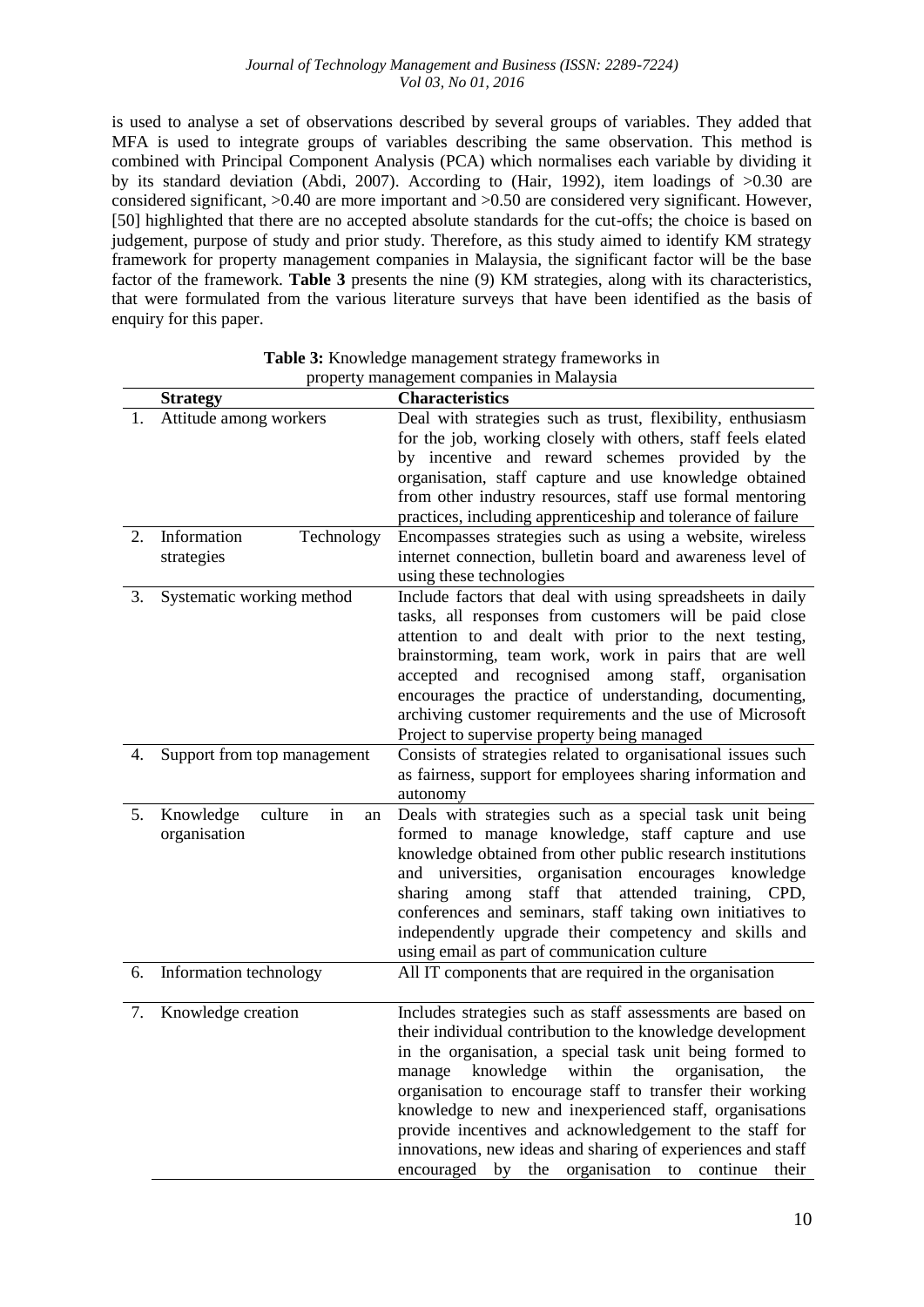|    |                            |  | professional course/education.                                                                                                                 |
|----|----------------------------|--|------------------------------------------------------------------------------------------------------------------------------------------------|
| 8. | Repository<br>organisation |  | system in the Deals with items such as bulletin boards, internet and<br>website                                                                |
| 9. | Innovation                 |  | Encompasses items related to normal behaviour among<br>workers such as being familiar with experimentation, being<br>exact and problem solving |

### **5.0 Findings**

The survey questionnaire was completed by respondents comprising all levels of managers (see **Table 4**). The highest percentages are the middle managers and junior managers, which make up almost 32% of total respondents, followed by managers (23%). This indicates that more than one manager from each level was involved in this survey. Meanwhile, **Table 5** presents the respondents profile in terms of size of organisations. Medium size companies dominated almost half of the total number of companies which participated in this survey.

**Table 4:** Respondents' Profile Level Number % of total respondents Senior manager 11 15.5 Manager 16 22.5 Middle manager 22 30.9 Junior manager 22 30.9 Total 100

**Table 5:** Respondents' Firms Profile

| Size of firms | Number of firms | Number         | of properties Number of employees |
|---------------|-----------------|----------------|-----------------------------------|
|               |                 | managed        |                                   |
| Small         | 8 (32%)         | Less than 100  | Less than 10                      |
| Medium        | $11(44\%)$      | 100 to 500     | $11 - 20$                         |
| Large         | 3(12%)          | 501 to 1000    | $21 - 30$                         |
| Very large    | 3(12%)          | More than 1000 | More than 30                      |

The analysis of each company's annual report and website, interviews conducted and observations were based on nine (9) KM strategies. This analysis is presented in the form of KM strategies mapping as shown in Appendix 1. It represents KM strategies mapping based on documentary evidence, observations and interviews. Only four companies have developed a KM definition for their organisation. These definitions are usually contained in work procedures or part of the company's vision and mission statement. Consequently, most of these companies appoint one officer to supervise KM activities in the company. However, KM activities in these companies are placed under the responsibility of certain key personnel such as the branch manager, financial manager or property manager. None of the companies appoint special officers solely to take care of KM.

In terms of budget, only three (3) companies allocated a budget for KM activities. However, the budget allocation only makes up 0.1% of the companies' annual budget. To ensure the successful implementation of KM strategies, KM tools have to support the KM strategies agenda. However, most of the companies provide only basic tools, such as the Internet and electronic documents (for example, email, pen drive and CD). Only a few companies are able to provide advanced tools such as KM regular meetings, in-house systems, management systems and brainstorming sessions. Interestingly,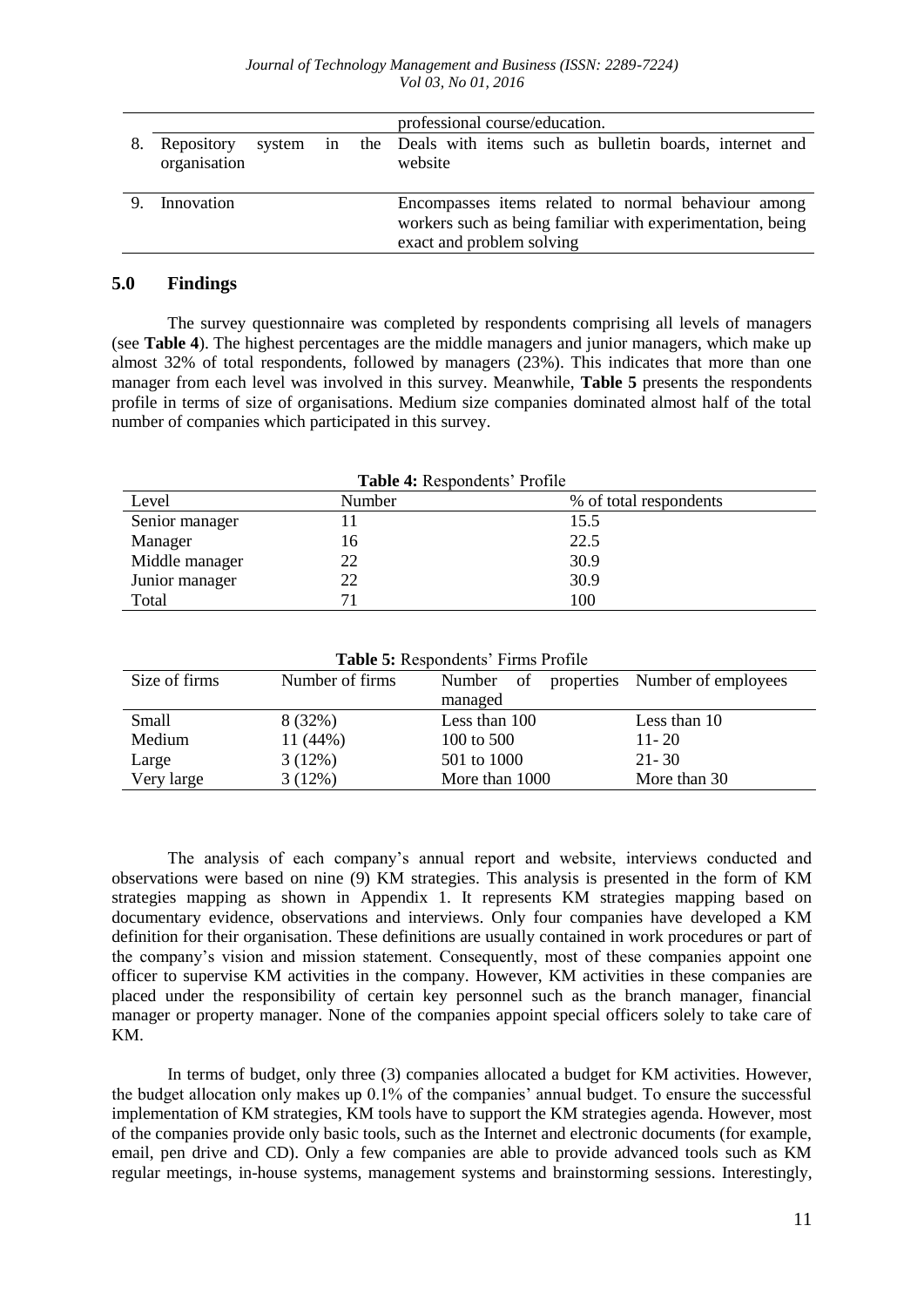all property management companies in Malaysia allow their staff to access the Internet, but such use is restricted to official purposes only.

The main barriers for most of the property management companies to implement KM strategies are budget constraints and organisational culture. Other obstacles mentioned are the lack of support from top management and employee awareness. In this survey, respondents were also asked whether they were aware of the relationship between KM strategies and business performance. The majority of respondents concur that KM strategies are able to improve business performance, as well as provide better service to clients. Although some companies have not yet implemented KM, some of the respondents were aware of the KM concept from other sources, such as the media and articles. Most importantly, three (3) companies have systematically undertaken a KM audit in their companies, which indicates the increasing awareness of KM in property management companies in Malaysia. This also indicates that the KM concept has a high potential to be implemented in the real estate field, specifically in property management.

In summary, the analysis of mapping, based on document and interview interpretations, enabled the exploration of real cases pertaining to KM strategies of property management companies in Malaysia. It also identifies which areas of the KM concept that can be practically implemented in property management companies in Malaysia. This analysis will also be a part of the KM strategies framework specifically designed for property management companies in Malaysia.

The analysis also discovered that certain areas need to be reinforced in order to develop the KM strategies framework. One of the major areas that need to be developed is the definition of KM in each company. It is imperative that organisations fully understand the definition of KM and its benefits. By being able to comprehend the definition of KM, each person in the organisation is able to embrace it into routine daily jobs. Other areas that need to be emphasised are the leadership of KM strategies in the organisation, KM tools and KM evaluations of the organisation. These areas rely upon one another, are interrelated and co-dependent upon one another. This survey also revealed that only one (1) company complied with almost all of the KM strategy elements that can serve as a framework for the other companies in implementing the KM strategies framework.

# **5.1 Multiple Factor Analysis**

A framework summary of Multiple Factor Analysis (MFA) for KM Strategies to measure the relationship between one variable and a group of variables is written as follows:

 $L_g$  (*z*, { $v_k$ , k=1, k<sub>3</sub>}) =  $L_g$  (*z*, *K*<sub>3</sub>)  $=$  Inertia of all variables  $v_k$  projected upon z

When the  $v_k$  are reduced continues variables, weighted by  $m_k$ :

 $L_g$  (z, $K_3$ ) =  $\sum_k m_k$  [(r(z, $V_k$ )]<sup>2</sup>

If  $L_{\varphi}(z, K_3) = 0$ , variable z is not correlated to any variable of the set  $K_3$ 

Due to MFA weighting,  $L_g(z, K_3) \leq L_g(z, K_3) = 1$  when z is the first principal component of  $K_3$ .

Where:

 $L<sub>g</sub>$  = Measure of relationship  $z =$  Property management companies (Co1 – Co 16)  $K_3$  = KM strategies (KM strategy  $1 - KM$  strategy 2)

 $v_k$  = Inertia of all KM strategies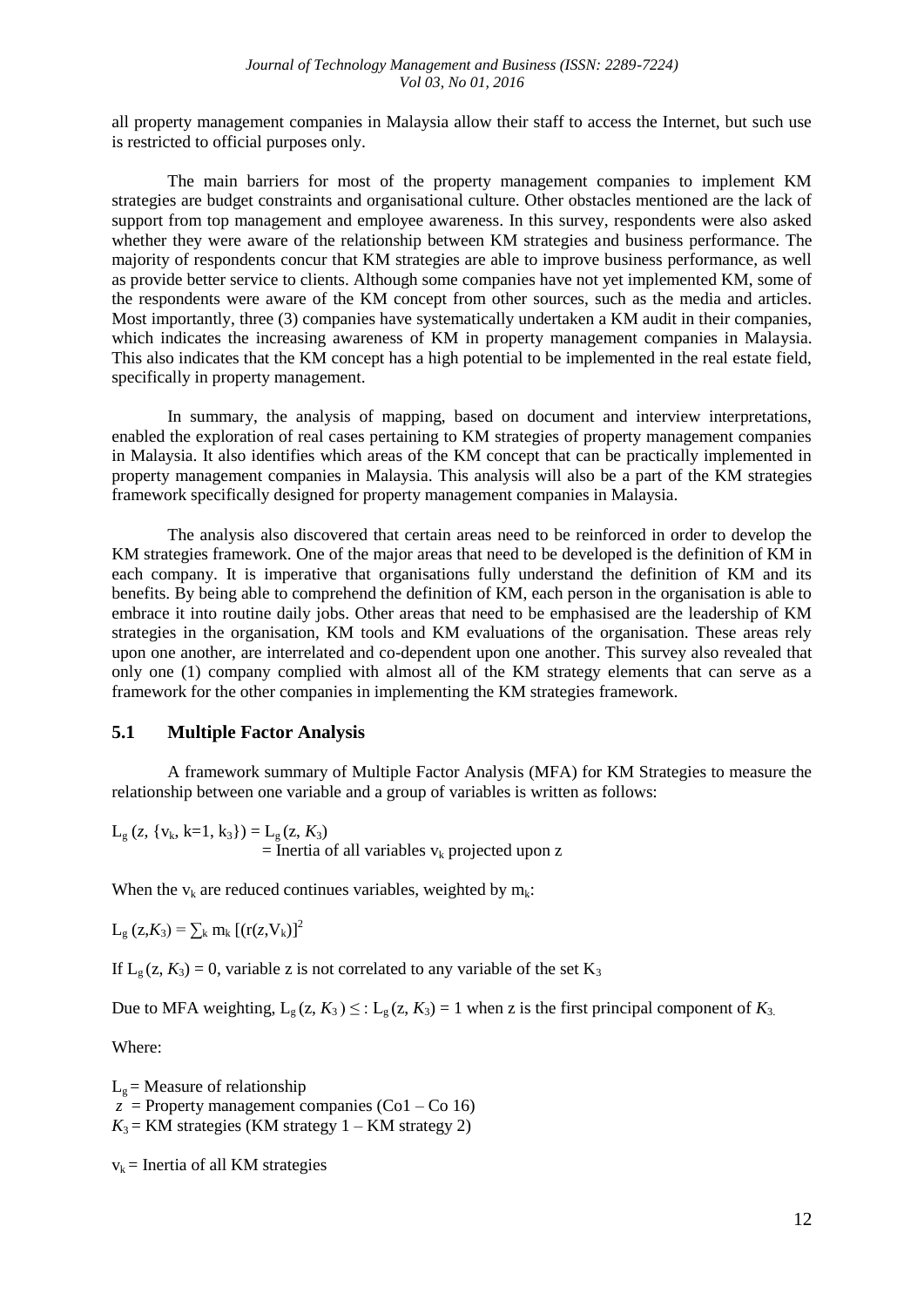$m_k$  = Weighted of  $v_k$ 

 $>0.30$  is considered significant,  $>0.40$  is more important and  $>0.50$  is considered very significant (adapted from Abdi & Valentin, 2007).

**Figure 3** presents the diagram of the MFA data table for measuring the KM strategies in property management companies. **Table 6** presents the results of the MFA investigating the KM strategies framework that has been identified among the property management companies in Malaysia. Each principle component, the analysis consists of eigenvalue and the percentage of each eigenvalue. Each KM strategy is analysed alongside each of the property management companies. The final column tabulates the MFA value for each KM strategy versus the property management companies.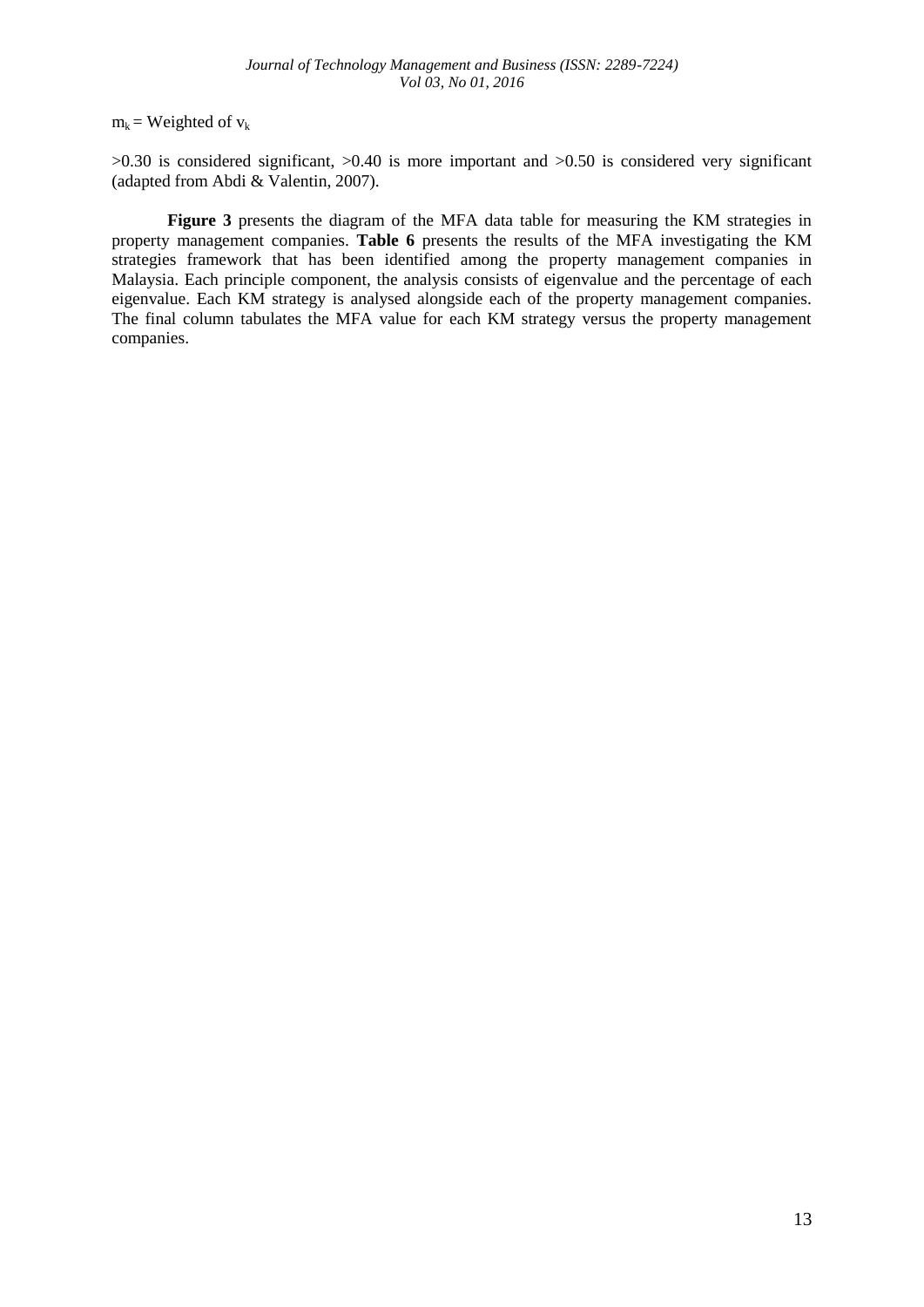KM Strategy 1 KM Strategy 2 KM Strategy 3 KM Strategy 4 KM Strategy 5 KM Strategy 6 KM Strategy 7 KM Strategy 8 KM Strategy 9

| k $K_1 = 8$ 1                                          |                                            | k K <sub>1</sub> =8 1 k K <sub>1</sub> =7 1 k K <sub>1</sub> =7 1 k K <sub>1</sub> =7 1 k K <sub>1</sub> =6 1 k K <sub>1</sub> =6 1 k K <sub>1</sub> =6 1 k K <sub>1</sub> =5 |                                         |                                                          |                                                                  |                         |                                                 |               |
|--------------------------------------------------------|--------------------------------------------|-------------------------------------------------------------------------------------------------------------------------------------------------------------------------------|-----------------------------------------|----------------------------------------------------------|------------------------------------------------------------------|-------------------------|-------------------------------------------------|---------------|
| $\begin{bmatrix} c_0 \\ \vdots \end{bmatrix}$ $x_{ik}$ | Co<br>$1 - 1 - 1 - 1$<br>$\mathbf{x}_{ik}$ | Co<br>$ $ $ $ $ $<br>$\mathbf{x}_{ik}$                                                                                                                                        | Co<br>$ \cdots i \cdots \cdots x_{ik} $ | $\begin{array}{ c c }\nCo \\ i\n\end{array}$<br>$X_{ik}$ | Co<br>$\cdots$ i $\cdots \cdots \cdots \cdots$ $\mathbf{x}_{ik}$ | Co<br>$\mathbf{x}_{ik}$ | Co<br>$\left  \cdots \right $ $\mathbf{x}_{ik}$ | Co<br>$\ T\ $ |
|                                                        |                                            |                                                                                                                                                                               |                                         |                                                          |                                                                  |                         |                                                 |               |

**Figure 3:** MFA Data Table for KM Strategies

| Company          | PCA Co1    |     | PCA Co <sub>2</sub>      |     | PCA Co <sub>3</sub> | °07<br>PCA Co <sub>4</sub> |                          | PCA Co <sub>5</sub> |            |      |
|------------------|------------|-----|--------------------------|-----|---------------------|----------------------------|--------------------------|---------------------|------------|------|
|                  | Eigenvalue | %   | Eigenvalue               | %   | Eigenvalue          | $\%$                       | Eigenvalue               | %                   | Eigenvalue | $\%$ |
| KMS <sub>1</sub> | 0.69       | 85% | 0.44                     | 76% | 0.19                | 45%                        | $-0.26$                  | 31%                 | 0.58       | 76%  |
| KMS <sub>2</sub> | $-0.04$    | 32% | 0.83                     | 83% | 0.20                | 53%                        | $-0.14$                  | 41%                 | 0.45       | 53%  |
| KMS <sub>3</sub> | $-0.01$    | 38% | $-0.08$                  | 16% | $-0.07$             | 5%                         | 0.02                     | 65%                 | $-0.07$    | 11%  |
| KMS4             | 0.45       | 78% | 0.17                     | 63% | $-0.06$             | 12%                        | 0.88                     | 88%                 | $-0.06$    | 15%  |
| KMS <sub>5</sub> | 0.01       | 43% | 0.18                     | 65% | 0.75                | 82%                        | 0.05                     | 73%                 | 0.75       | 84%  |
| KMS <sub>6</sub> | $-0.04$    | 31% | $-0.04$                  | 21% | 0.03                | 21%                        | $-0.01$                  | 45%                 | 0.03       | 32%  |
| KMS <sub>7</sub> | $-0.06$    | 21% | 0.07                     | 54% | 0.08                | 32%                        | 0.52                     | 76%                 | 0.08       | 41%  |
| KMS 8            | 0.11       | 55% | 0.01                     | 43% | $-0.12$             | 8%                         | $-0.07$                  | 24%                 | $-0.12$    | 8%   |
| KMS <sub>9</sub> | 0.13       | 67% | $-0.05$                  | 32% | $-0.03$             | 14%                        | 0.92                     | 93%                 | $-0.03$    | 21%  |
| Average %        |            | 63  | $\overline{\phantom{0}}$ | 63  |                     | 57                         | $\overline{\phantom{0}}$ | 53                  |            | 54   |

**Table 6:** Eigenvalue from Separate PCA and from MFA for KM Strategies

| Company          | PCA Co6    |    | PCA Co7    |    | PCA Co <sub>8</sub> |      | PCA Co9    |    | PCA Co10   |      |
|------------------|------------|----|------------|----|---------------------|------|------------|----|------------|------|
|                  | Eigenvalue | %  | Eigenvalue | %  | Eigenvalue          | $\%$ | Eigenvalue | %  | Eigenvalue | $\%$ |
| KMS <sub>1</sub> | 0.04       |    | 0.60       | 65 | 0.82                | 78   | 0.60       | 54 | $-0.07$    | 32   |
| KMS <sub>2</sub> | $-0.20$    |    | $-0.53$    |    | 0.81                | 75   | 0.29       | 32 | $-0.11$    | 21   |
| KMS <sub>3</sub> | 0.18       | ◢  | $-0.52$    |    | 0.69                | 65   | 0.35       | 45 | 0.33       | 56   |
| KMS <sub>4</sub> | 0.94       | 89 | 0.03       | 23 | $-0.64$             | 14   | 0.04       | 21 | $-0.27$    |      |
| KMS <sub>5</sub> | 0.91       |    | $-0.13$    |    | $-0.60$             | 21   | $-0.05$    |    | 0.14       |      |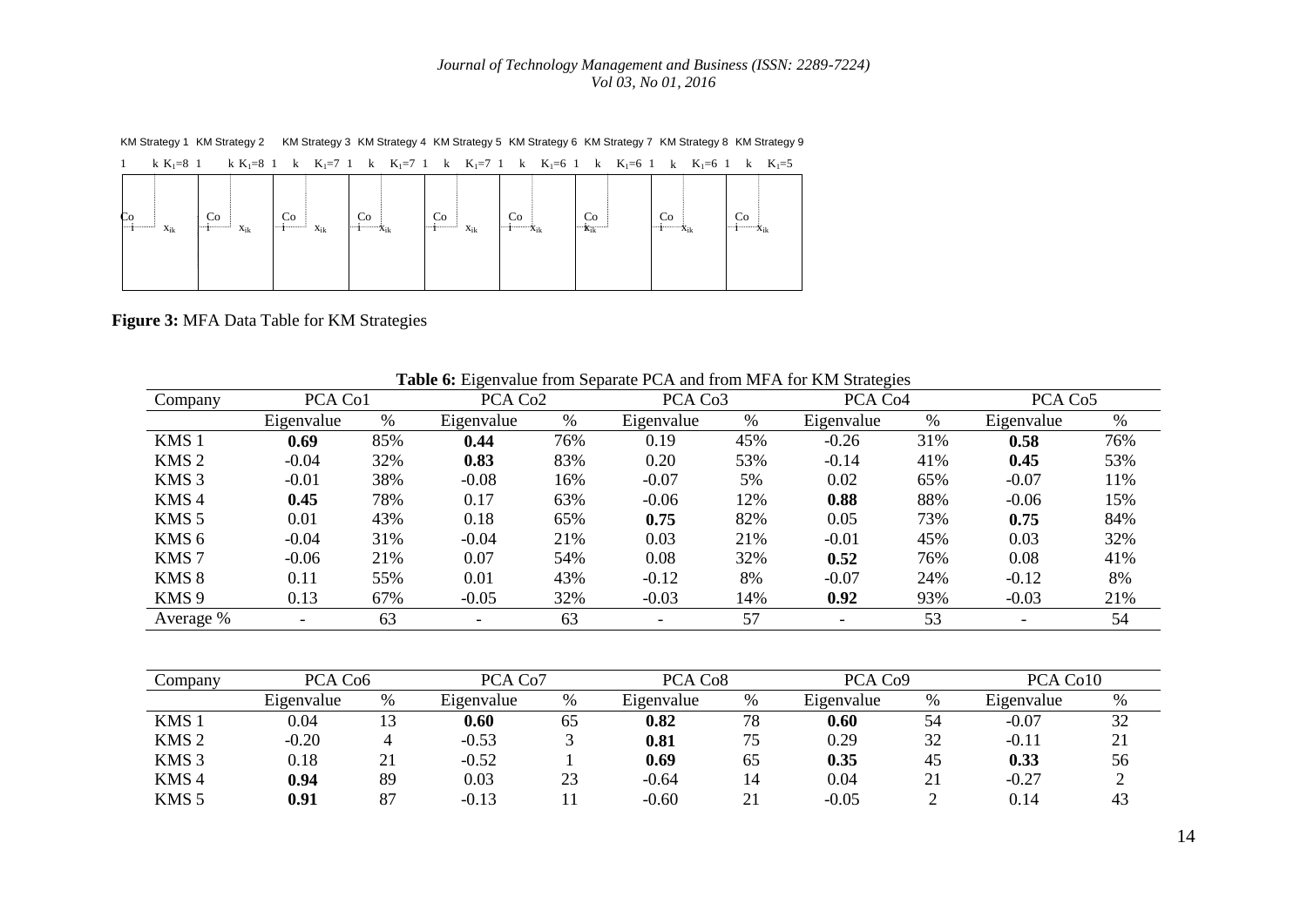| KMS <sub>6</sub> | 0.90 | 85           | ሰ 1<br>$-U.1.1$          |                                | $-0.55$ | ◡▴      | 0.24    | 29                    | 0.41    | 03  |
|------------------|------|--------------|--------------------------|--------------------------------|---------|---------|---------|-----------------------|---------|-----|
| KMS <sub>7</sub> | 0.88 | 76           | 0.54                     | 63                             | 0.35    | 63      | 0.78    | O <sub>7</sub><br>o / | 0.79    | 67  |
| KMS <sub>8</sub> | 0.43 | 34           | 0.82                     | $\overline{\phantom{a}}$<br>76 | 0.32    | 56      | 0.07    | $\sim$<br>$\angle 3$  | 0.14    | 42  |
| KMS <sub>9</sub> | 0.82 | $\mathbf{a}$ | $-0.02$                  |                                | 0.35    | 45      | $-0.04$ |                       | $-0.18$ |     |
| Average %        |      | 58           | $\overline{\phantom{0}}$ | 49                             |         | --<br>◡ |         | Эb                    |         | ے ب |

| Company          | PCA Co11   |     | PCA Co12   |      | PCA Co13   |     | PCA Co14   |      | PCA Co15   |      |
|------------------|------------|-----|------------|------|------------|-----|------------|------|------------|------|
|                  | Eigenvalue | %   | Eigenvalue | $\%$ | Eigenvalue | %   | Eigenvalue | $\%$ | Eigenvalue | $\%$ |
| KMS <sub>1</sub> | 0.00       | 22% | 0.66       | 81%  | $-0.13$    | 52% | 0.45       | 73   | 0.27       | 43   |
| KMS <sub>2</sub> | $-0.20$    | 13% | 0.00       | 33%  | 0.25       | 67% | $-0.07$    | 64   | 0.45       | 53   |
| KMS <sub>3</sub> | $-0.13$    | 41% | $-0.10$    | 18%  | 0.14       | 60% | $-0.08$    | 53   | 0.52       | 54   |
| KMS <sub>4</sub> | 0.87       | 75% | $-0.06$    | 23%  | 0.62       | 86% | 0.78       | 86   | $-0.07$    | 32   |
| KMS <sub>5</sub> | 0.14       | 32% | $-0.25$    | 7%   | $-0.29$    | 31% | $-0.02$    | 65   | $-0.12$    | 24   |
| KMS <sub>6</sub> | 0.63       | 62% | 0.35       | 54%  | $-0.27$    | 42% | 0.62       | 76   | 0.45       | 53   |
| KMS <sub>7</sub> | 0.21       | 43% | 0.31       | 43%  | 0.54       | 75% | $-0.19$    | 32   | $-0.13$    | 53   |
| KMS <sub>8</sub> | $-0.27$    | 18% | 0.90       | 87%  | 0.53       | 73% | 0.12       | 69   | 0.63       | 68   |
| KMS <sub>9</sub> | $-0.28$    | 15% | 0.90       | 86%  | 0.21       | 63% | $-0.11$    | 43   | $-0.37$    | 3    |
| Average %        |            | 61  |            | 57   |            | 61  |            | 58   |            | 63   |

| Company          | PCA Co16   |    | <b>MFA</b> |       |
|------------------|------------|----|------------|-------|
|                  | Eigenvalue | %  | Eigenvalue | %     |
| KMS <sub>1</sub> | 0.58       | 53 | 0.53       | 48.63 |
| KMS <sub>2</sub> | 0.11       | 45 | 0.21       | 51.47 |
| KMS <sub>3</sub> | 0.46       | 66 | 0.47       | 52.05 |
| KMS <sub>4</sub> | 0.74       | 78 | $-0.07$    | 60.00 |
| KMS <sub>5</sub> | 0.84       | 85 | 0.07       | 52.21 |
| KMS <sub>6</sub> | 0.47       | 67 | 0.11       | 51.84 |
| KMS <sub>7</sub> | 0.90       | 92 | 0.54       | 60.21 |
| KMS <sub>8</sub> | 0.45       | 65 | 0.32       | 47.11 |
| KMS <sub>9</sub> | 0.78       | 81 | 0.43       | 52.00 |
| Average %        |            | 68 |            | 53    |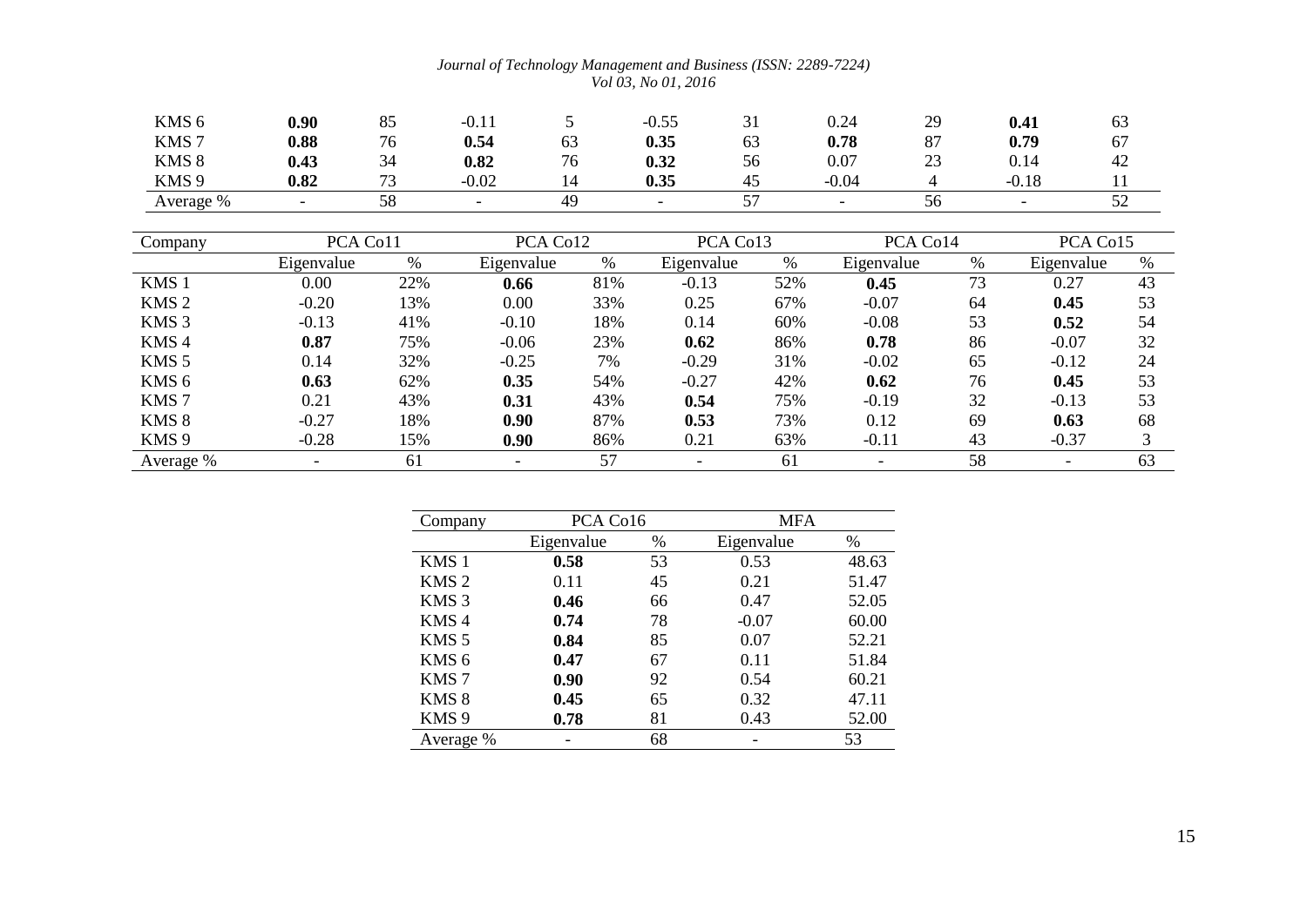For company no. 1, the range percentage of PCA is between 42% and 87% and only two (2) KM strategies are considered important in this company  $(0.45 =$  more important and  $0.69 =$  very significant; KMS 4 and KMS 1 respectively). Similarly with company no. 2 and no. 10, only two (2) KM strategies are regarded as the main KM factors. For company no. 2, KMS 1 and KMS 2 indicate the highest eigenvalue (0.44 and 0.83 respectively).

Company no. 4 and company no. 5 showed an increasing significance of certain KM strategies. Both of these companies have at least three (3), albeit differing, KM strategies (see **Table 6**). Other companies that showed at least three (3) KM strategies as the main KM factors in their companies are company no. 7, company no. 9 and company no. 13. Only company no. 15 has shown four (4) KM strategies as the main KM factors, while company no. 6, no. 12 and no. 16 have shown more than four (4) KM factors as the main KM factors in their companies (6 main KM strategies, 5 main KM strategies and 8 main KM strategies respectively). For this MFA, the highest eigenvalue is at KM strategies 4, for company no. 6 (0.94). This indicates KM strategy no. 4 is almost very significant to this company.

All property companies in Malaysia indicated KMS 7 (knowledge creation) as the most significant strategy of the KM concept. This is followed by KMS 4 (support from top management), which is slightly lower than KMS 7 (60.21% and 60% respectively). Most of the KM strategies are between factor loading 51% and 52% which constitutes five (5) KM strategies (KMS 5 – knowledge culture, KMS 3 – systematic working method, KMS 9 – innovation and KMS  $6 - IT$ ). Only two (2) KM strategies have percentages below 50% (KMS  $1 -$  attitude (48.6%) and KMS  $8 -$  repository system (47.1%). However, the MFA percentages of all KM strategies are quite close to each other which indicate that the property management companies have strong perceptions of the KM strategies. These findings positively indicate that the proposed framework sharing the various strategies can be practically implemented in property management companies in Malaysia.

### **5.2 Representation of Dimensions For Knowledge Management Strategies**

**Table 8** presents a representation of groups from the KM strategies framework based on the MFA. The results indicate which KM strategies need to be emphasised in order for property management companies to implement the KM strategies framework. The results suggest that property management companies in Malaysia need to emphasise KMS 7 (knowledge creation) and KMS 4 (support from top management) as key KM areas in order to ensure the successful implementation of the KM strategy frameworks. The slight difference between these two strategies shows that most of the property management companies viewed these strategies as very significant elements of the KM strategies framework. This is followed by KMS 5 (knowledge culture), KMS 3 (systematic working method) and KMS 9 (innovation). The difference in percentages between these KM strategies was marginal (0.1%), which indicates that most property management companies believe that these strategies are very significant to each other.

| Rank | Dimensions                            | Percentage (%) |
|------|---------------------------------------|----------------|
| 1.   | $KMS$ 7 – Knowledge creation          | 60.2           |
| 2.   | $KMS$ 4 – Support from top management | 60.0           |
| 3.   | KMS 5 – Knowledge culture             | 52.2           |
| 4.   | KMS 3 – Systematic working method     | 52.1           |
| 5.   | $KMS 9$ – Innovation                  | 52.0           |
| 6.   | KMS $6$ – Information technology      | 51.8           |
| 7.   | $KMS$ 2 – Technology awareness        | 51.5           |
| 8.   | KMS $1 -$ Attitude                    | 48.6           |
| 9.   | KMS $8$ – Repository system           | 47.1           |

**Table 8:** Representation of Dimensions for KM Strategies

Similarly with other KM strategies, from a dimension percentage point of view, KMS 6 (IT) and KMS 2 (technology awareness), showed a difference of less than 1% from the previously ranked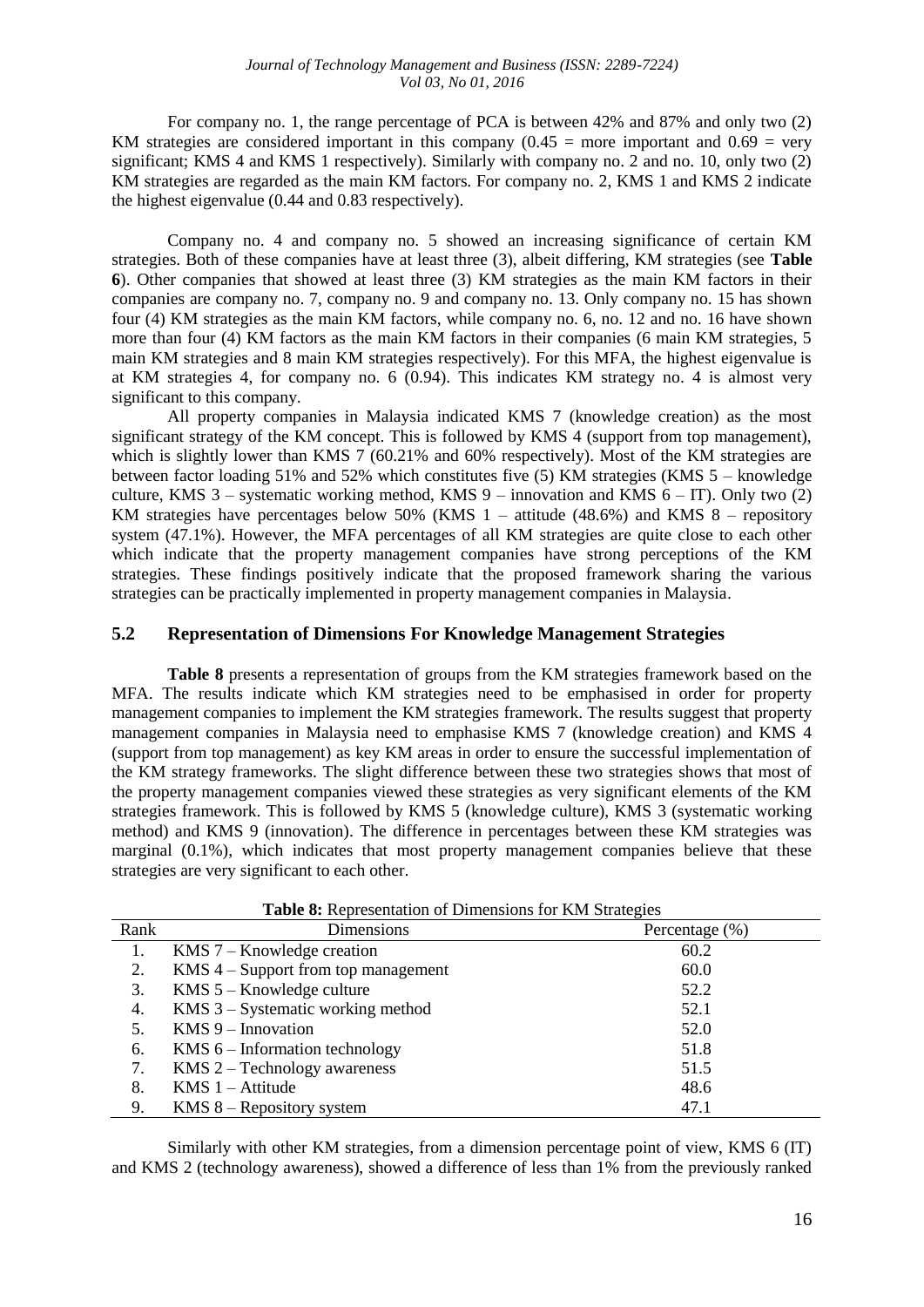KM strategies (51.8% and 51.5%). This also indicates the significance of these KM strategies, together with previous KM strategies. The other KM strategies below 50% in terms of representation in dimensions were KMS 1 (attitude) and KMS 8 (repository system). The range of percentages between 47% and 60% shows that almost all the KM strategies that have been developed were significant to property management companies in Malaysia. The results will provide a clearer picture to the property management industry as to which particular areas need to be emphasised in order to implement KM strategies. Thus, the organisation can plan a strategic management plan that covers all aspects of property management, including management and technical aspects.

There is a need for property management companies in Malaysia to develop KM strategies. All human capital in the companies, from senior management, middle management, lower management and technical staff, must share their knowledge with others. Thus, companies should take action to encourage a culture of knowledge and sharing. Companies must also support all levels of management taking part in any knowledge activities. **Figure 4** summaries a framework for KM strategies after assessment through various stages such as pilot studies, expert panel meetings, testing and validating.

### **5.3 Revised KM Strategies For Property Management Companies**

This research investigates the KM concept then formulates a framework specifically for property management companies. Having a competitive advantage in the real estate business is becoming more challenging due to globalisation. As such property management companies in Malaysia need to be evolved in order to stay in the business. It is believed that the concept of KM in the real estate sector will not only provide better management, but will also generate more profit, which is the main target of any business in the world. **Figure 4** summarise the framework, after testing the registered property management companies, to investigate the most suitable attributes of KM strategies for property management companies in Malaysia.



#### **Figure 4**

To understand the framework, the first step that needs to be taken into account is to investigate four (4) basic KM strategies formulate especially for property management companies. This is aim to investigate niche characteristics which is unique to property management companies. Certain aspects of organisational characteristics can promote or hinder the handling of knowledge in an organisation. Property management services, particularly the business of maintenance and rent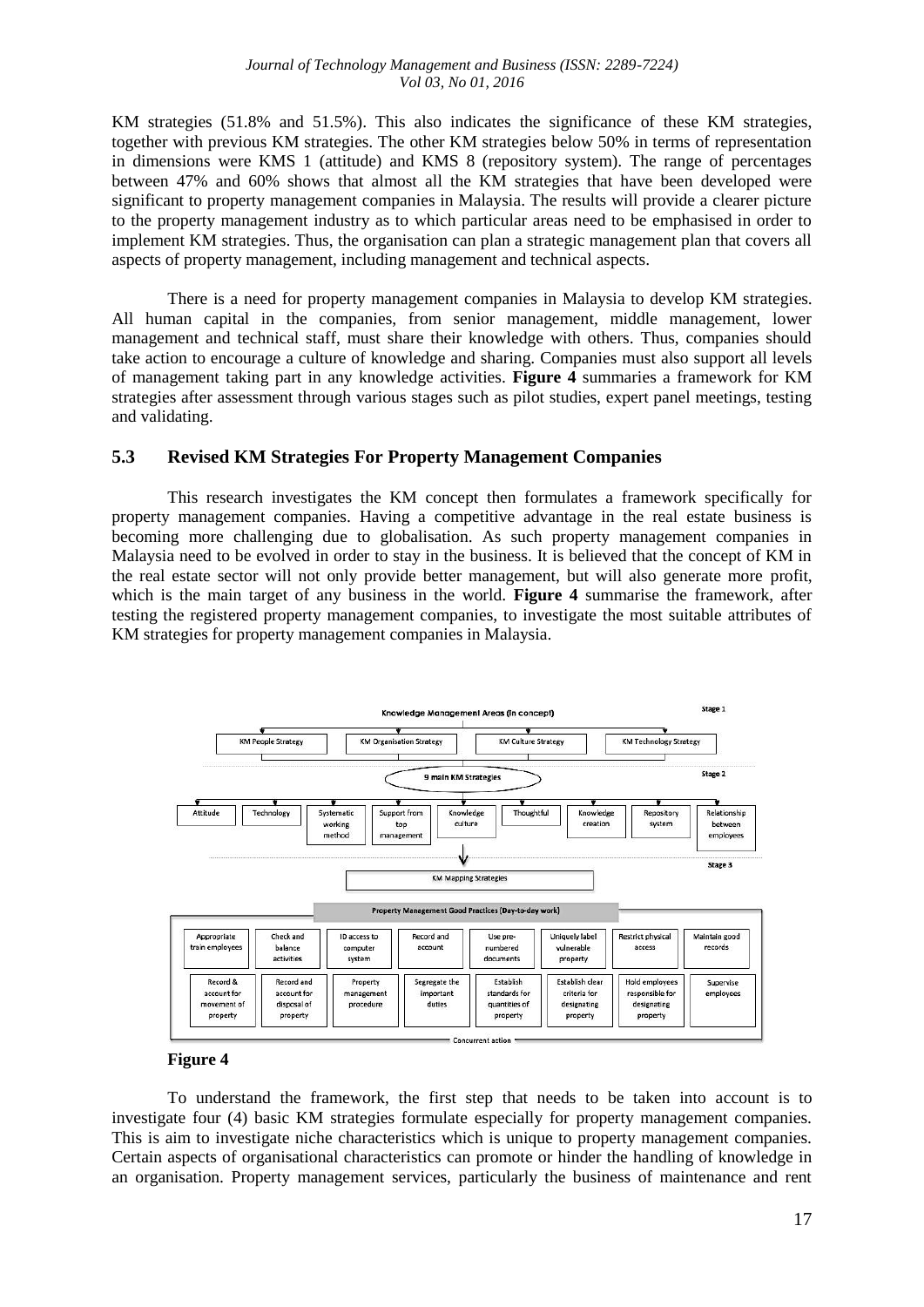collecting, are in the limelight as one of the new knowledge- service-based industries. Therefore, it is crucial to identify what property management services are. Then it will create a knowledge environment in organisation. Property professionals are now called project managers rather than brokers, and professionals in diverse areas are coming to the market. So, it will create different environments between property management, auction, land development and planning, construction, financing and sales management. Thus, property management businesses need to identify the characteristics of each of this type of property management business environment. After identifying all characteristics in property management business, KM strategy promotes a particular knowledge environment which is thought to be conducive for the intended KM activities. In knowledge environment, the most crucial thing is exchanging of knowledge.

In order to ensure that knowledge strategy in property management is successful, these knowledge area and knowledge assets were analysed. The method were used in analysing knowledge in the organisation is to measure the various aspects within the organisation. Each of these factors in knowledge asset and knowledge areas will link to the knowledge process orientation which consists of technology and critical performance. In the complex world of real estate business, people in property management companies must have a high level of creative thinking. Creative thinking skills show flexibility and an ability to think outside the box for answers. In order to generate creative thinking among property professionals, the knowledge process orientation in organisations must take place. This research identified some attributes of KM among some property management organisations. Some of the attributes are sharing information freely, working closely with others, team oriented work, trust, fairness, enthusiasm for the job etc. Thus, in property professionals, in order to identify knowledge process, it must start with interview and workshops. These validation process then created another process in KM strategies which known as nine (9) main KM strategies encompasses attitude, technology, systematic working method, support from top management, knowledge culture, thoughtful, knowledge creation, repository system and relationship between employees.

The process continues to identify knowledge orientation in property management business. This research suggested these clusters should be presents in organisations which are; customers, sectors, methods and techniques, trend and development in society and business, competitors, internal organisation, project management, marketing of services, innovation and profession (property management professional).

The next process is to run the KM strategies mapping. This step is aimed to identify the experiences in knowledge management companies as a whole and also as individual worker in organisation. The approach for this step is based on a holistic framework of KM process. These can be classified into two main approaches:

i. Top Down

The overall strategic direction of the organisation is used to identify the focus of the knowledge management initiative. This is reflected in a series of activities designed to meet this broad goal.

ii. Bottom-up

Research is conducted into the activities of staff involved in key business processes. The findings of this research highlights key staff needs and issue, which are then, tackled through a range of knowledge management initiatives.

KM mapping process will represents KM strategies mapping based on documentary evidence, observations and interviews. Most importantly the process will identify the most important knowledge management strategies that suite to the organisation. This framework suggests the overall KM strategies for property management companies based on the mass study from property management companies. However each companies has its own unique organisation behaviour. As such the mapping process is the way to ascertain the organisation comportment. This framework is taken from stage 1 (KM areas in concept, stage 2 (9 main KM strategies) and stage 3 (KM strategies mapping). In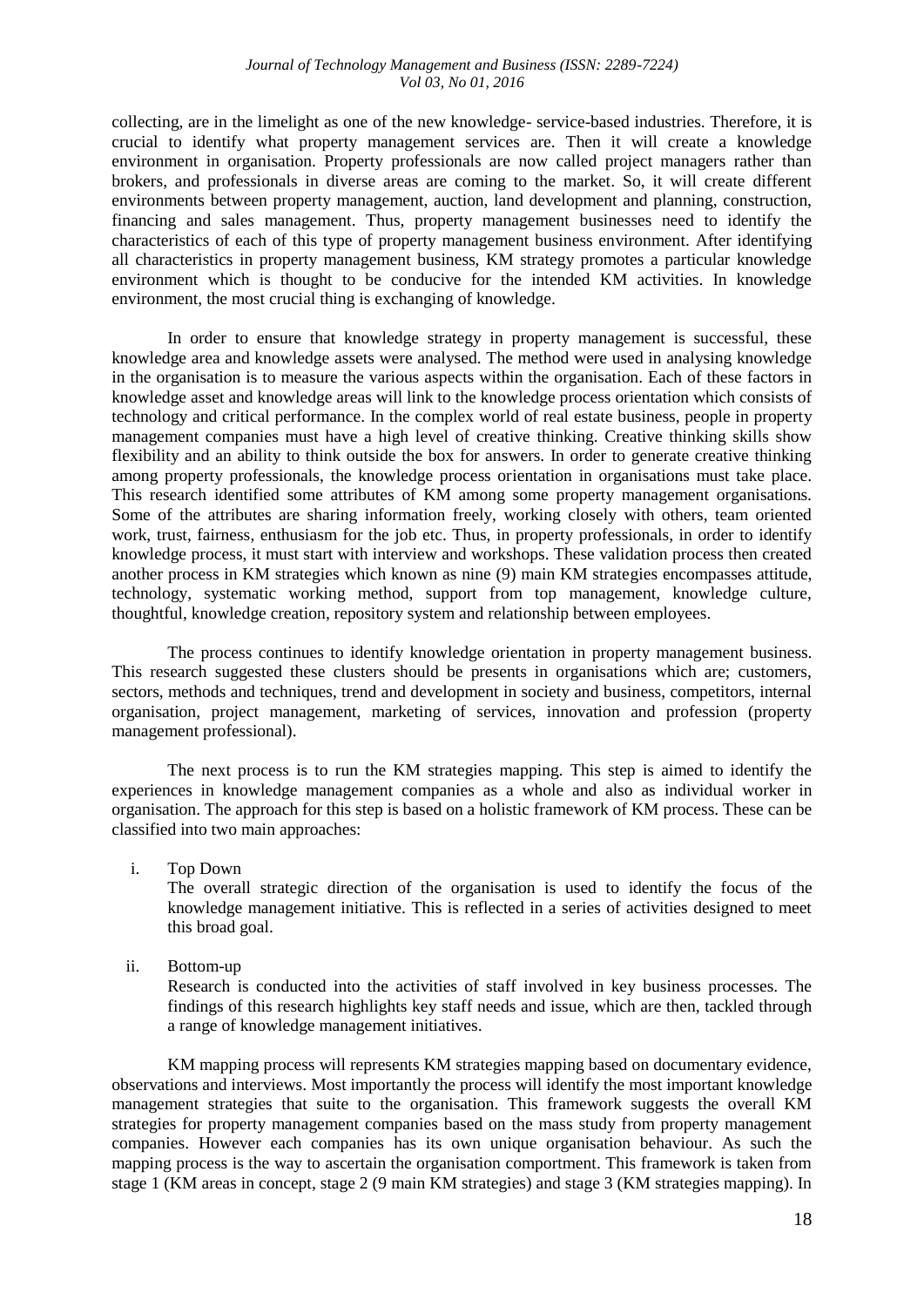addition, property management good practices which comprised day-to-day work) is considered as concurrent action which need to synchronise with all stages. These good practices needs to be embedded with the entire KM framework processes to ensure the successful of the implementation of KM strategies.

With the competitive advantage of real estate business is become more challenging due to globalisation process in the future, property management companies in Malaysia needs to be evolved in order to stay in the business. It is believed; the concept of knowledge management in real estate will not only give a better way of management but also will generate more profit which is the main target in any business in the world. This framework based on the conceptual framework design based on cultural environment, knowledge area, and knowledge asset, and technology, critical performance, integrating resource knowledge, process orientation and knowledge management system. The aim is to identify a conceptual framework based on various literature and framework design by other researchers in other area. The conceptual framework of KM is basically the same; nevertheless it has to be suited to real estate business. The process of developing the key strategies is important hence encouraging understanding among real estate professionals. Thus, it will create an environment in appreciation of the most important asset in company's knowledge. In flow of knowledge management, property management companies can apply according to the framework that has been developed. It will take some times in order to see the successful of the framework or impact to the business especially from the point of profit view. However, a long distance has to start with the first step.

# **5.4 Implications for Information Technology Development**

The aim of this study is to identify a conceptual framework based on various literatures and frameworks designed in other areas. Thus, this study has included cultural environment, knowledge areas, knowledge assets, IT, critical performance, integration of resource knowledge, process orientation and knowledge management systems as the suitable strategies. The conceptual framework has then been tested on the targeted companies in order to ensure the validity and suitability of the framework.

All the organisations that have provided responses in this study are aware of the importance of knowledge sharing and the benefits of KM, however there are some differences in their perception. Some organisations perceived KM as synonymous with managing information. There is a clear difference between knowledge and information and this difference is not academic. As explained by (Malhotra, 2000), this strategic difference is not a matter of semantics; rather, it has critical implications for managing and surviving in an economy with information overload. The purpose of KM or the role of the person managing knowledge is also misunderstood in some organisations. The narrow interpretation of KM implies that the role of knowledge manager is sometimes wrongly perceived to be that of a technical librarian for managing information on the Intranet. The role of knowledge manager needs to be communicated in some organisations to facilitate knowledge sharing and to dispel fears sometimes associated with KM such as job insecurity.

The primary goal or motivation for KM varies from seeking best practices in all business activities to providing a better service to clients. However, the overall objectives are to improve project or business performance and indirectly to increase profitability. Three (3) of the organisations already have a KM strategy in place. The absence of a working definition of what constitutes knowledge to underpin the KM strategy in some organisations reflects the casual approach to KM and is an indication of the need for further exploration of KM issues.

While it is the tacit knowledge of people that is more valuable for engendering innovation (Egbu, 2000), it is ultimately the products that determine whether an organisation will remain competitive. However, none of the organisations appear to have a coherent structure for looking at knowledge management requirements in terms of the relationships between people, processes and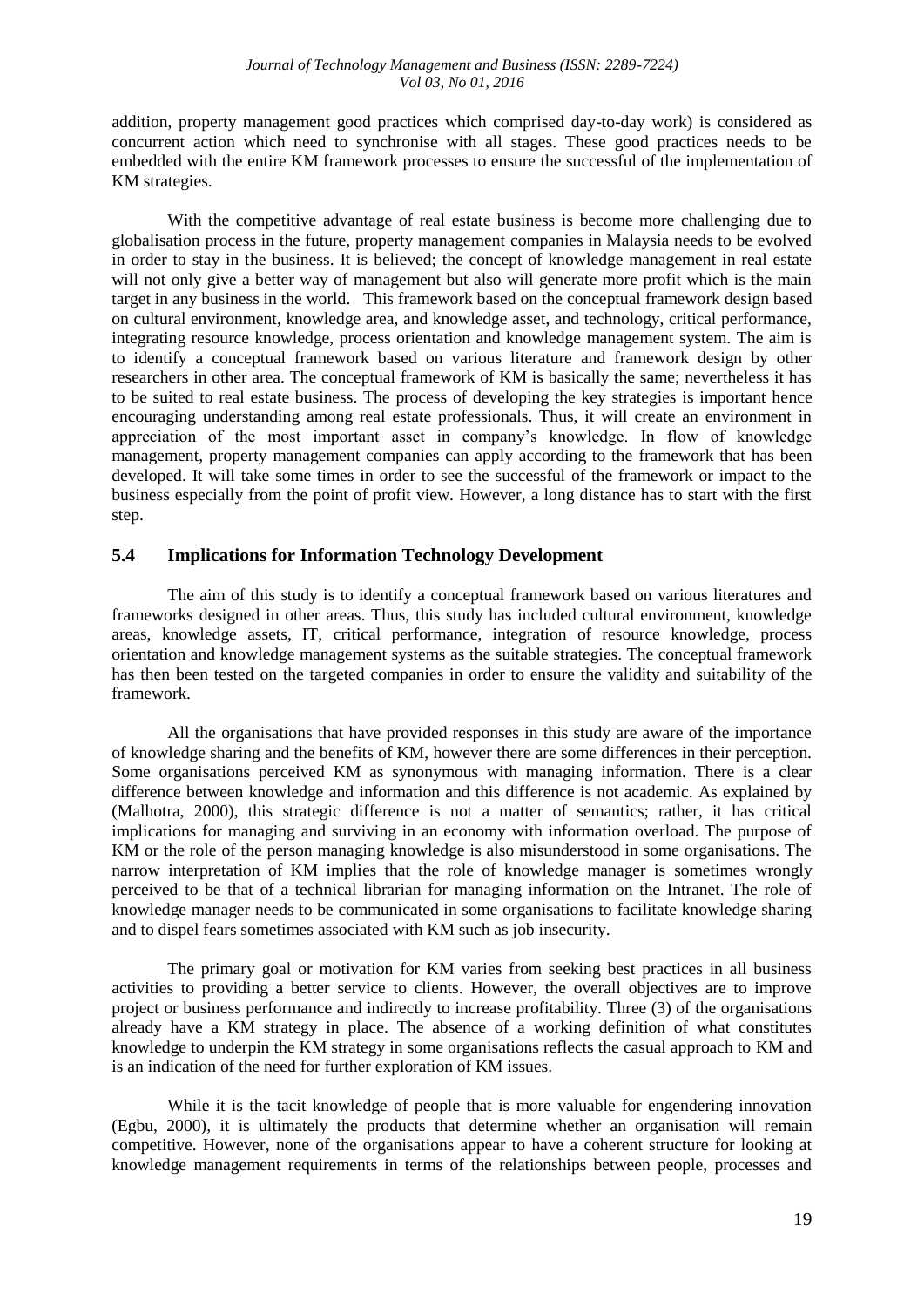products (Robinson, 2005). KM strategies are more likely to be successful if there is a structure for identifying the relationship to avoid chaos or an archipelago of knowledge islands (Elliot, 1997).

Some organisations enjoy a higher degree of top management support than others. Senior management support and leadership for KM is vital. It is observed that two (2) organisations have appointed a Property Manager and Branch Manager who will administer knowledge management activities. While it is true that the function or role is more important than the title, support for KM by individuals as part of their normal jobs can be a source of distraction, as they can be vulnerable to pressures from other conflicting IT activities. KM strategies also need to be fully resourced in terms of KM teams to support the leadership, a budget and an infrastructure. There are two (2) organisations with a KM strategy in place and the third organisation is currently fine-tuning its strategy, having employed an additional staff member. A budget of approximately RM 100 000 was specified in one organisation and two (2) organisations have spent between RM 32 000 and RM 1000 for knowledge management activities. Only one organisation has used an external consultant, where the consultant was asked to review if knowledge could be captured from processes, as part of a change management programme. All the organisations have an Intranet that is being used to support KM, although some are more advanced than others.

Organisational culture is considered one of the most crucial factors contributing to the success of a KM strategy. The responses given in this study confirm that organisational culture is a key barrier and this has not yet been addressed in most organisations. KM is not only a technical problem involving the use of IT, but a socio- cultural one involving motivating people to make them willing to yield up this knowledge for organisational use (Marshall, 2000). Only three (3) companies have implemented a change management programme to strengthen the relationship between teams and to inculcate a positive attitude to knowledge sharing, as well as associated barriers such as people's fears, attitudes or resistance to knowledge sharing. Other barriers identified include initiative overload, bureaucracy associated with KM, poor IT infrastructure, lack of top management support, budgetary problems and organisational culture.

The findings also revealed three elements from the representation of dimensions for KM strategies which were closely related to IT; namely IT (ranked sixth), technology awareness (ranked seventh) and repository system (ranked ninth). These indicate that IT plays a major role in the KM concept for property management companies in Malaysia. As such, IT is a key element to ensure the success of the concept. This has been further evidenced from the results of the survey and case study. In current times, IT is a necessity in any framework or concept in management. Information technology not only plays a role as a tool, but also adds value to the success of the concept. For instance, in the KM strategy dimensions, the elements such as knowledge creation, systematic working method and innovation also need IT as part of the system. Hence, IT will ensure the success of the KM concept in property management companies and later advance the nation's economic transformation process.

The findings also indicate that property management companies are at varying levels of implementing KM. The organisations range from having made limited progress (as a result of approaching KM without a dedicated leadership and an under-resourced KM plan) to organisations that have made reasonable progress (mainly due to having a KM strategy supported by leadership and dedicated resources). One way of finding out where an organisation stands in terms of KM maturity is to benchmark their activities with other organisations. (Dent, 2004) attempted to benchmark organisations, with the results providing a mechanism for allowing organisations to see where they stand compared to leading property management companies in other countries.

#### **6.0 Research Limitations**

This study concentrated on management issues in property management companies, as well as some technical issues involving middle and lower management hierarchy in the organisations. The level of commitment of all classes of managers and workers reflect the results of this study. This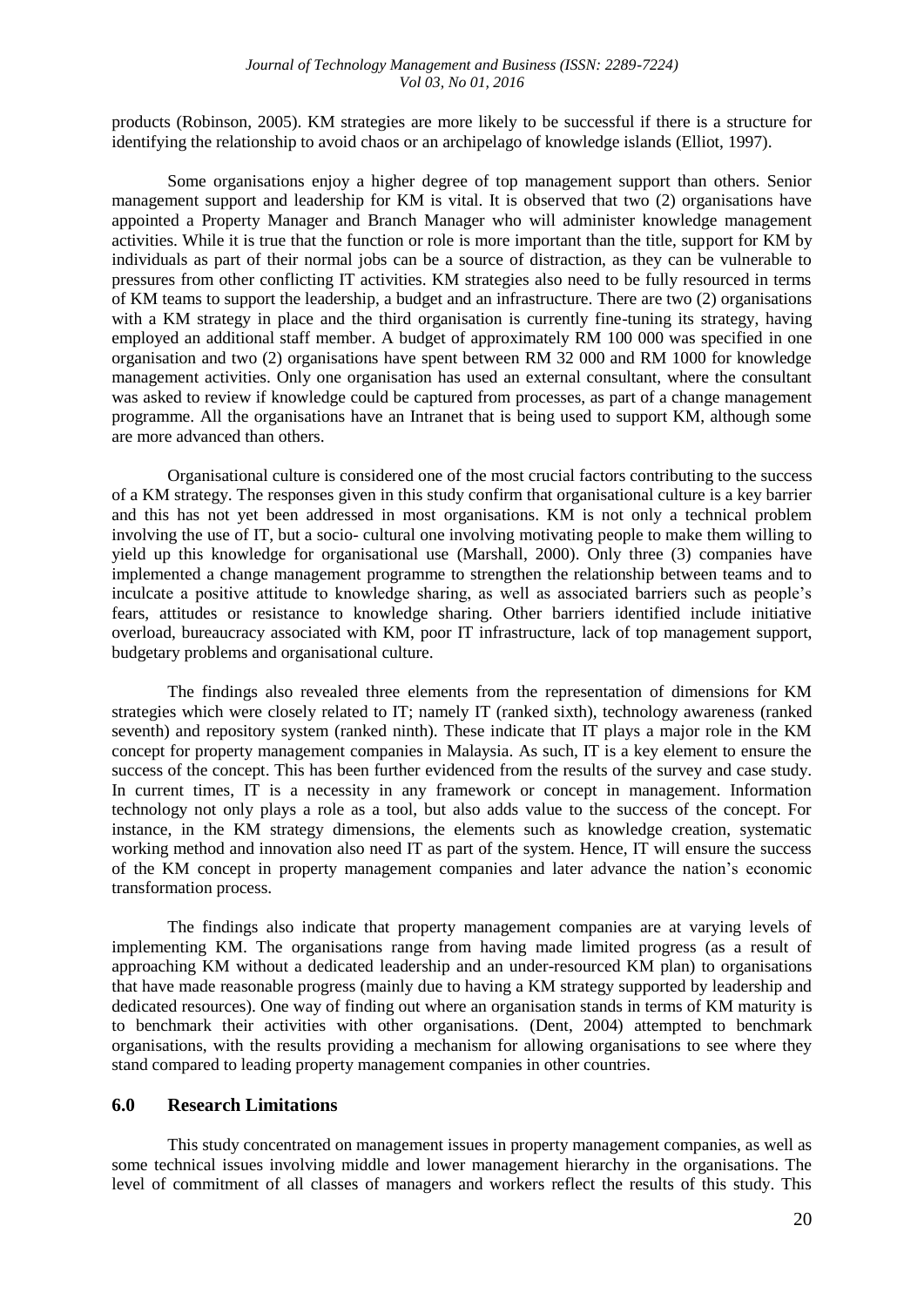research also only focussed on 25 property management companies which were registered with the BOVEA to avoid legal issues which are beyond the context of this study. Out of the 25 companies, only 16 were willing to take part in this study. However, it is noted that with the introduction of the Strata Management Act 2013 in February 2013, unregistered property management companies are now allowed to operate property management businesses in the country. However, the entire research process was conducted between June 2010 and December 2012.

Furthermore, the framework that has been developed from this study essentially relies on the commitment of the property management companies. The responses from the surveys and interviews were the foundation of the framework. Thus, the honesty from the participants was crucial to ensuring accurate results. In order to see the impact of the success of this framework, further research or consultation projects need to be undertaken to study the effectiveness of this KM strategy framework.

# **7.0 Conclusions**

This study has broadened the knowledge of the KM concept theory into the real estate arena, particularly in the property management practice. At the same time, the concept of KM has gained popularity, particularly with the country's initiatives to transform its economy from a labour intensive economy to a knowledge-based economy, in order to achieve the status of a high-income country. The property industry contributes significantly to the country's economic development. Property management as part of the services offered in the property industry has also been affected by the rapid growth in this sector. It is therefore believed that the concept of KM that covers all areas of organisational management and technical aspects from the top to the bottom level of an organisation can support the property industry.

This research attempts to achieve three main objectives, which are to:

- i. Identify knowledge management strategies used in property management companies;
- ii. Assess the existing knowledge management strategies in property management companies; and
- iii. P rovide applications for knowledge management strategies within the property management organisation.

In order to achieve the above objectives, a systematic research methodology was drafted. As such, this section provides an overview of the achievement of each objective.

Objective 1 – to identify knowledge management strategies used in property management companies. In order to achieve this objective, several surveys were conducted to assess the implementation of KM in these companies. Prior to that, an in depth analysis was undertaken of the literature to identify the most suitable KM strategies to be implemented in property management companies. Literature reviews provided an overview of KM concepts from a theoretical point of view. The pilot survey was done using a face-to-face interview and questionnaire to get a better picture on KM practices in the companies. From the pilot survey, a questionnaire was drafted. Only sixteen (16) out of the twenty five (25) registered property management companies participated in the surveys. The results illustrate that there are very little attempts to relate KM concepts to property management.

Objective 2 - to assess the existing KM strategies in property management companies. This objective aims to assess the current implementation of KM strategies in property management companies. In order to achieve this objective, the current strategies in terms of KM concepts in property management companies were explored. From the results, several KM strategies that were believed to be the most suitable strategies to be implemented in property management companies in Malaysia were defined. Factor analysis and PCA were used in order to identify the current KM strategies to be implemented. Table 8 provides a thorough analysis regarding each of the four (4) KM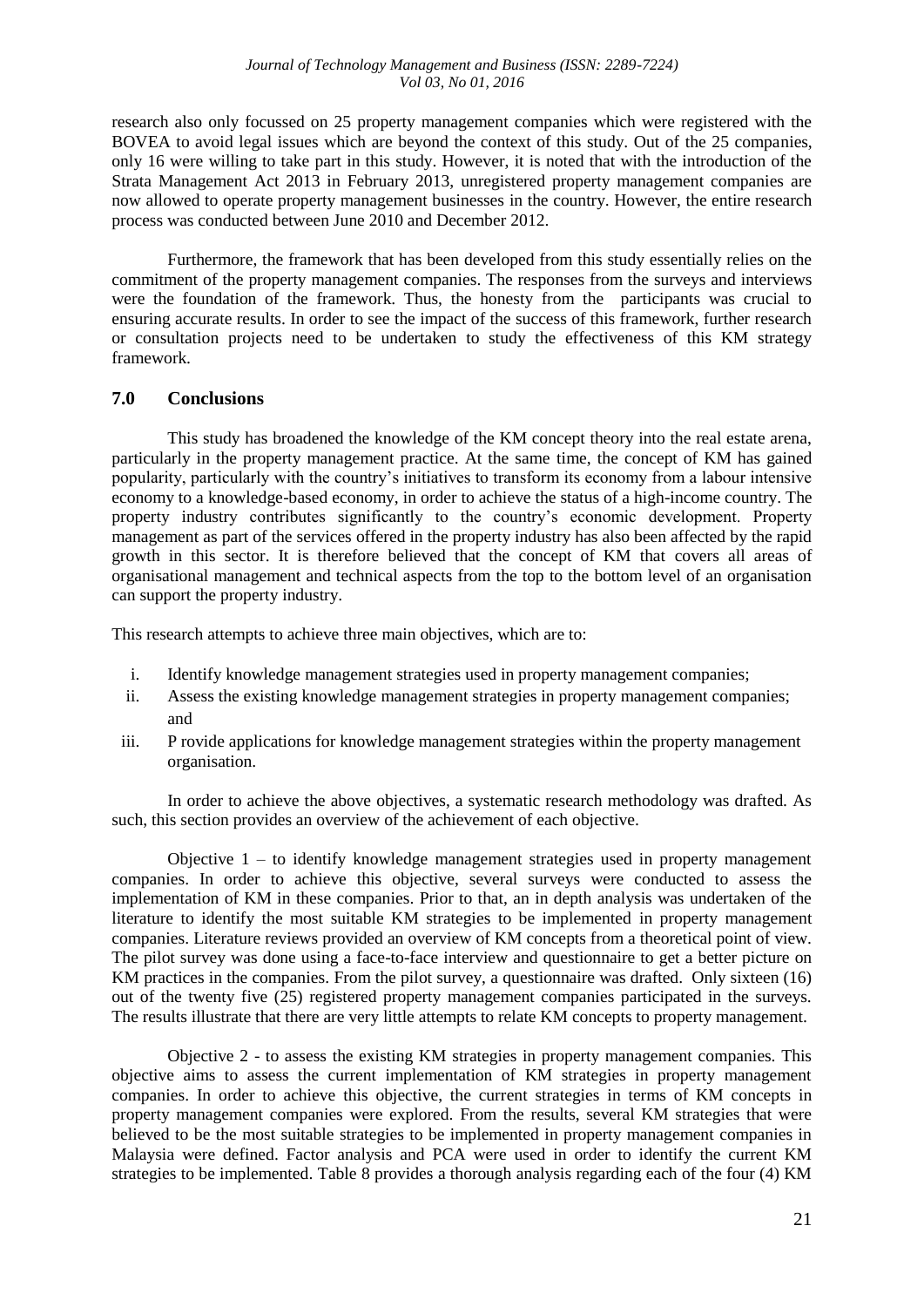strategies that were identified from the first stage of the survey. From the PCA, the general KM strategies for property management companies in Malaysia were clearly identified. Instead of the four (4) strategies observed, nine (9) key areas were developed from the empirical analysis. These strategies in turn became the KM strategies which were appropriate for property management.

Objective 3 - to provide a KM strategy application within the property management organisation. The results and findings sections of this paper contain the entire premise of the application of KM strategies within the property management companies in Malaysia. In order to achieve this objective, a case study approach was used in order to get a better overview of the practical implementation of KM strategies for property management companies. However, a twostage approach was basically used to highlight the key issues regarding KM, prior to conducting the case studies. Firstly, the literature review and initial discussion with companies participating in the project provided the basis for identifying the key issues in KM. Secondly, an exploratory survey was carried out to assess the perception of KM in property management organisations using a sample of 25 registered property management companies. The interviews focused on the key themes of KM, such as the organisations' goal, KM strategy, the tools for implementing KM, barriers and the evaluation of KM. The results of the case study analysis were tabulated in several tables in the paper. The findings also described the suggested KM strategy process for property management companies. The section also detailed a property management good practice as a guideline for property management companies in Malaysia. From the guideline, a 'property management knowledge maturity framework was formulated in order to integrate between property management practices and KM' concepts.

A validation process is vital when undertaking research to confirm that the results of the research are precise. Furthermore, the process ensures that the targeted respondents of this research, who are also the main stakeholders, know whether the formulated framework can be implemented in their companies. The purpose of this type of validation process was to assess the current implementation of the KM strategies that had been developed earlier. Nine (9) main strategies were developed, based on a factor analysis of the various KM variables. It was then tested on the property management companies to identify the major KM strategies. To strengthen the analysis and validation process of the KM strategies framework, the data from the sixteen (16) responses were examined using MFA to identify a common KM strategy that was suitable for property management companies in Malaysia. The results from the analysis showed which KM strategies really needed to be emphasised in order for property management companies to implement the KM strategies framework. As IT plays a major role in the development of the KM strategy process, a special section was inserted into the paper to explain the implications of this framework on IT development. Overall, this study establishes the connection between IT and its applications to the property management sector in Malaysia. The framework for interaction needs to be clear so it can act as a guideline for stakeholders in property management.

It is more challenging for real estate businesses to have a competitive advantage due to globalisation, as such; property management companies in Malaysia need to evolve in order to stay in business. It is believed that the concept of KM in real estate will not only provide a better way of managing, but will also generate more profits, which is the main target in any business. This framework, based on the conceptual framework design, the cultural environment, knowledge areas, knowledge assets, technology, critical performance, integrating resource knowledge, process orientation and knowledge management system. The aim was to identify a conceptual framework based on various literatures and frameworks designed by other researchers in other areas. The conceptual framework of KM is basically the same; nevertheless it has to be suited to real estate businesses. The process of developing the key strategies is important, hence encouraging understanding among real estate professionals is necessary. Thus, it will create an environment which appreciates the most important asset of a company, its knowledge. With the flow of knowledge management, property management companies can apply the framework that has been developed. It will take some time in order to see the success of the framework or the impact on businesses,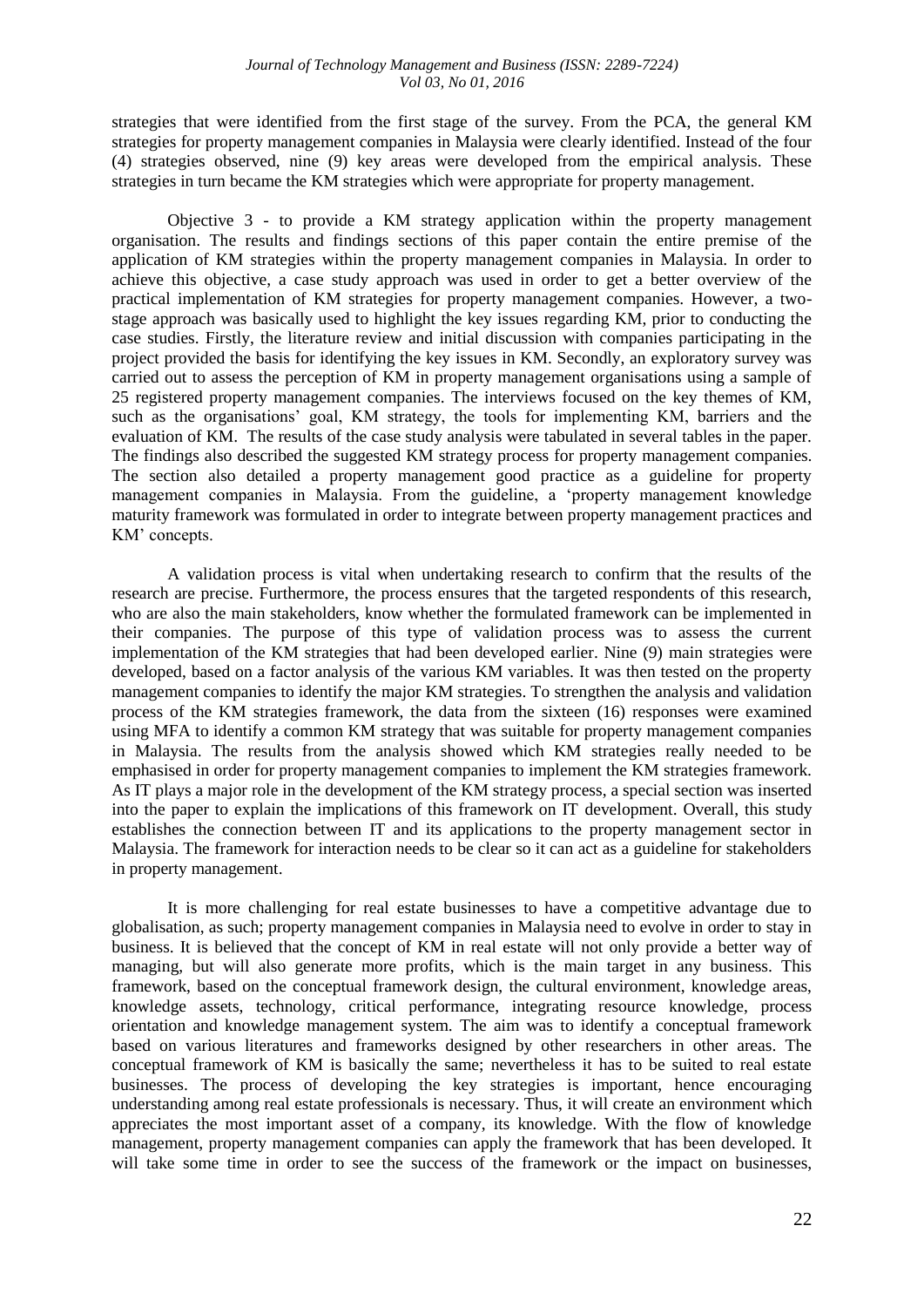especially from a profit point of view. However, there is a long way to go and the first step has to be taken.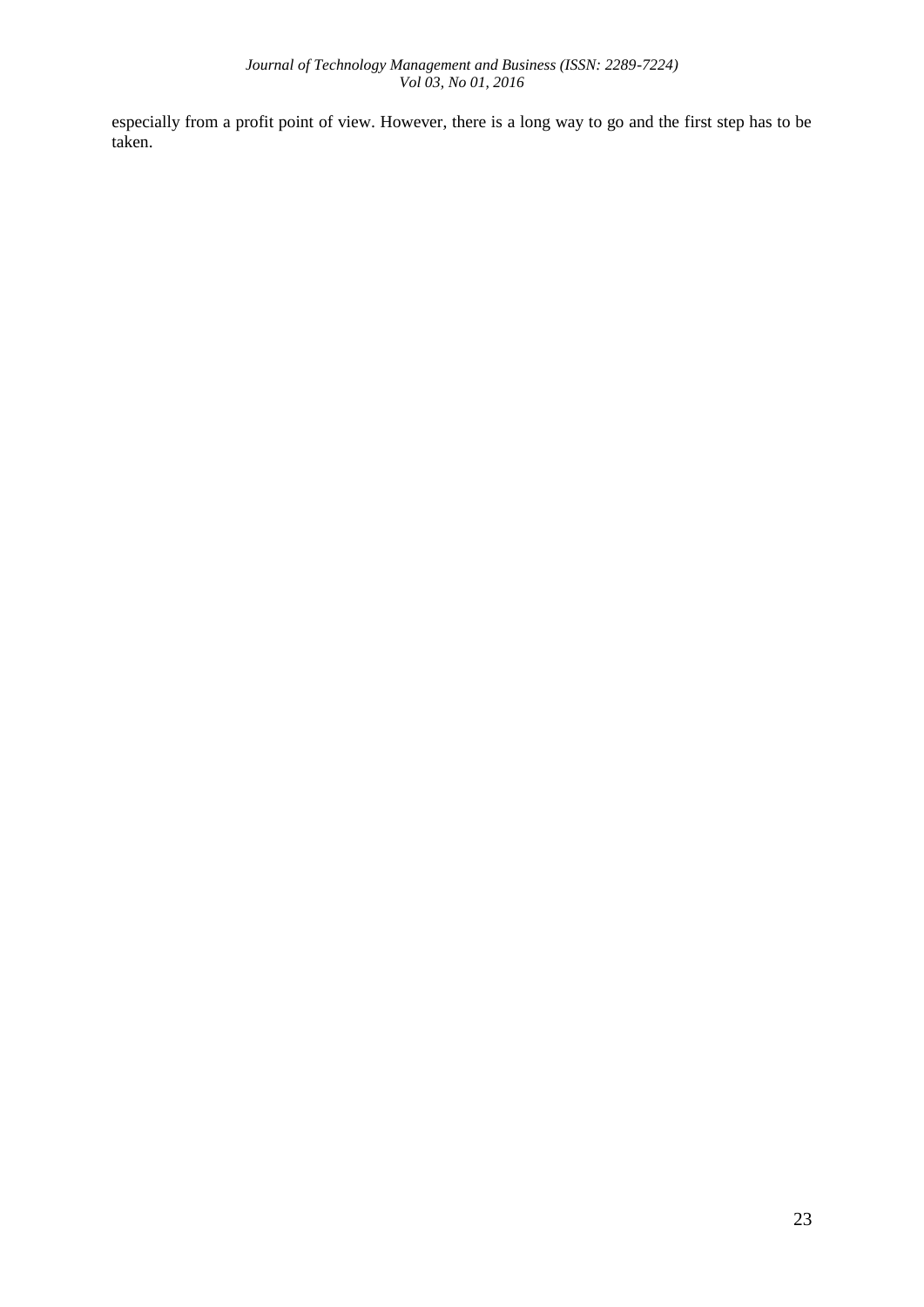### **8.0 References**

Abdi, H., & Valentin, D. (2007) Multiple factor In N.J. Salkind (Ed.): Encyclopaedia of Measurement and Statistics, California: Sage, pp. 657-663.

Abernathy, W.J., and B.S. Chakravarthy (1979) Government intervention and innovation in industry: a policy framework, Sloan Management Review, 20(3), 4-17.

- Adnan, Y, M., Alias, A. and Sulaiman, N. A (2007) Knowledge management in real estate consultancy firms: breaking through the barriers, Journal of Design and the Built Environment, 3(3), 23-34.
- Aladwani, A.M. and Palvia, P.C. (2002) Developing and validating an instrument for measuring user-perceived web quality, Information and Management, 39(2), 467-476.
- Ali, Z., McGreal, S., Adair, A., Webb, J.R. and Roulac, S.E. (2008) Corporate real estate strategies and financial performance of companies, Journal of Property Research, 25(3), 241-267.

- Attaran & Attaran 2001
- Attaran, M and Attaran, S., (2002) Collaborative Computing Technology: the Hot New Managing Tool, Journal of Management Development, 21(8): 598-609.
- Aurum et al 2007
- Aurum, A., Danesgar, F. and Ward, J. (2008) Investigating Knowledge Management Practices in Software Development Organisations - An Australian Experience, Information and Software Technology, 50(6), 511-533.

Bean 2000

- Becket,A.J, Wainwright,C.E.R., Bance,D. (2000) Knowledge Management : Strategy or Software? Management Decision, 38/9, 601-606.
- Callahan, S. (2000), Crafting a Knowledge Strategy, Anecdote Pty. Ltd, Australia.

Cheong 2005

- Cheong, L.S. (2006) Expanding the Horizon, Re-engineering the Profession through Innovations, paper presented at XI World Valuation Congress, Kuala Lumpur, Malaysia, and 9th- 11th May 2006.
- Chin, L., and Poh, L.K. (1999), Implementing Quality in Property Management The Case of Singapore , Property Management, 17, 310-320.

Chourides et al 2003

- Civi, E. (2000), Knowledge management as a competitive asset: a review, Marketing Intelligence and Planning, 18 (4), 166-174.
- Dent, R.J. and Montague, K.N. (2004), Benchmarking Knowledge Management Practice in Construction, London: CIRIA.
- Diakoulakis, I.E., Georgopoulos, N.B., Koulouritis, D.E., and Emiris, D.M. (2004) Towards a Holistic Knowledge Management Framework, Journal of Knowledge Management, 8, 32-46.
- Dixon, T. (2005) The Impact of Information and Communications Technology on Commercial Real Estate in the New Economy, Journal of Property Investment and Finance, 22, 480-493.
- Egbu, C.O. (2000) The Role of IT in Strategic Knowledge Management, paper presented at UK National Conference on Objects and Integration for Architecture, Engineering, and Construction, 13 - 14th March 2000, BRE, Watford, UK.
- Elliot, S. (1997) APQC Conference Attendees Discover the Value and Enablers of a Successful KM Program, Knowledge Management in Practice, 5, 1-8.
- Fong, P.S.W. and Lee, H.F. (2009), Acquisition, reuse and sharing of knowledge in property management firms, Facilities, 27 (7/8), 291-314.

Gibson 1994

- Gibson, V., and Hedley,C. (1999), Information and Performance Measurement: A Study of Current Practice in Corporate Property Management, Reading: RICS/University of Reading
- Grenon, P., (2000), Knowledge Management from the Ontological Standpoint, available at:http://www.dfki.unikl.de/~klein/wm2003-pre-proceedings/pdf/grenon.pdf (accessed 31 December 2010)
- Hair, J.F., Anderson, R.E., Tatham, R.L. and Black, W.C. (1992) Multivariate Data with Reading, Macmillan Publishing Company, New York: NY.
- Hipkin, I. (2001) Knowledge and IS implementation: case studies in physical asset management, International Journal of Operation & Production Management, 21(10), 1358-1380.
- Jenkins, J.O. and Yusoff, M.B. (1988) Developing Knowledge-Based Decision Support System in Public Sector Administration in Public Sector Administration: A Case Study in the Treasury Department, Ministry of Finance, Malaysia, Information Technology for Development, 3(2), 111-133.

JLL 2010

King et al 1994

Almond 2001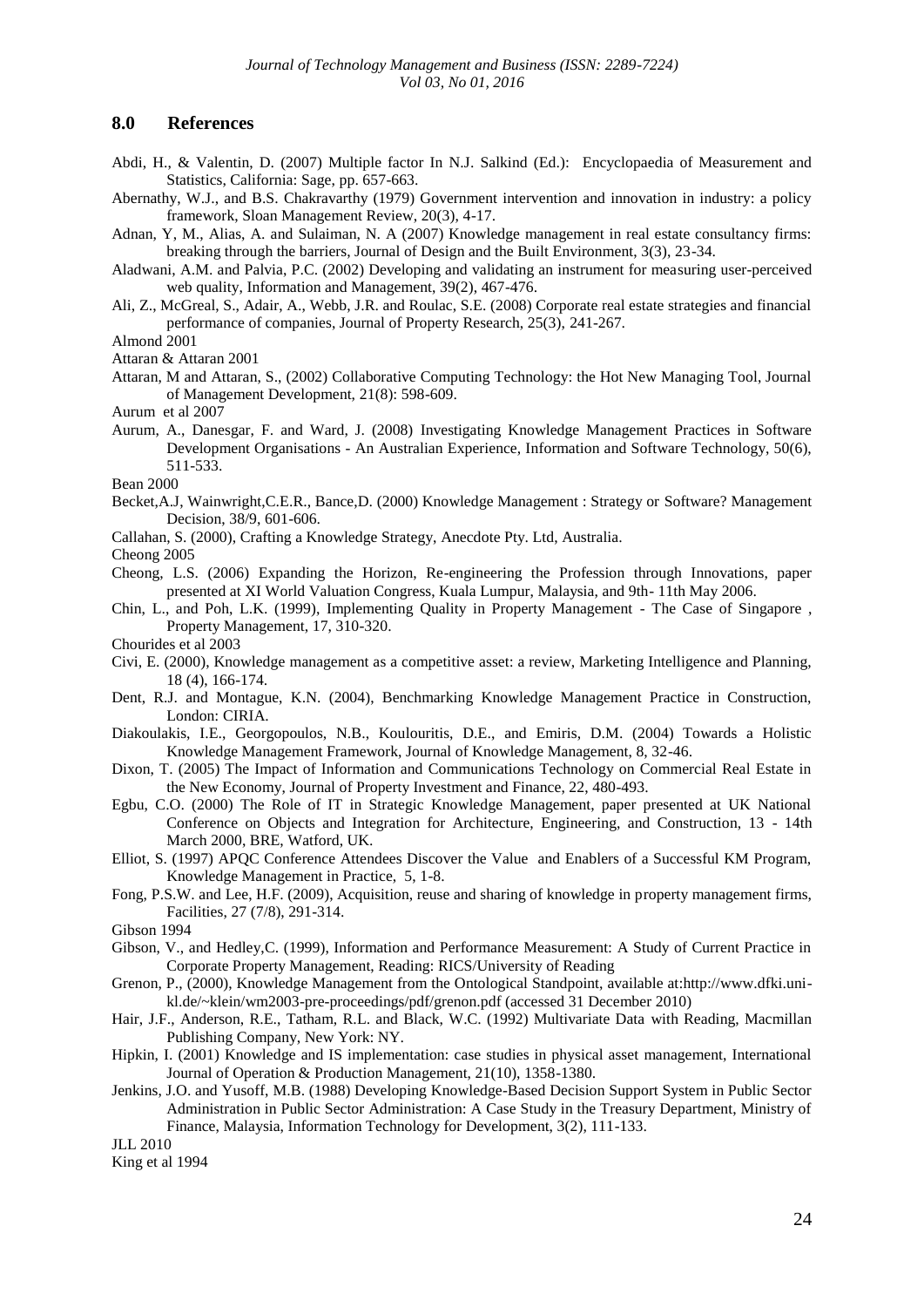- Krumn, P. (2000), Corporate Real Estate Management in Multinationals Corporations: A Comparative Analysis of Dutch Corporations, Journal of Corporate Real Estate, 2(3), 284-387.
- Lam, T.Y.M. (2008), The impact of management measures performance of outsourced professional housing maintenance services, Property Management 26(22), 112-124.
- Lawton, G. (2001), Knowledge management: Ready for Prime Time? Computer 34(2), 12-14
- Li, H.L. (1997), Property Management in China: Opportunities and Problems, Property Management, 15, 6-11.
- Maier,R., and Remus,U., (2003), Implementing Process Oriented Knowledge Management Strategies, Journal of Knowledge Management, 7 (4), 62-74.
- Malhotra, Y. (2000), Knowledge Management and Virtual Organizations, London: Idea Group Publishing.
- Malmberg, A., Solvell, O. and Zander, I. (1996) Spatial Clustering, Local Accumulation of Knowledge and Firm Competitiveness, Geografsika Annaler, 78(2), 85-97.
- Marshall, N. and Sapsed, J. (2000), The Limits of Disembodied Knowledge: Challenges of Inter-Project Learning in the Production of Complex Products and Systems, paper presented in Knowledge Management: Concepts and Controversies, Warwick, UK, February 2000.
- McAllister, P. (1999) Integration and Segmentation in Europe Investment Services Markets: Assessing the Implications for International Real Estate Investment, Centre for Real Estate Research, University of Reading, Reading, UK.
- Raman, K.S. and Yap, C.S. (1996) From a Resource Rich Country to an Information Rich Society: An Evaluation of Information Technology Policies in Malaysia, Information Technology for Development, 7, 109-131.
- Razali, M.N. (2008) Knowledge management strategy by property management companies in Malaysia, Pacific Rim Property Research Journal, 14(4), 412-433.
- RCA 2011
- Robinson, H.S., Carrillo, P.M., Anumba, C.J. and Al-Ghassani, A.M. (2005), Knowledge Management Practice in Large Construction Organisation, Engineering, Construction and Architectural Management, 12(5), 431-445.
- Rubeinstein, B., Liebowitz, J., Buchwalter, J., McCaw, D., Newman, B., and Rebeck, K. (2001) A systems thinking framework for knowledge management, Decision Support Systems. 31(1), pp. 5-16.
- Sheng, H. and Zhou, Q. (2004) Urban Planning Management and The Land Property Management, City Planning Review, 3, 1002- 1239.
- Smith, A.D., (2004) Knowledge Management Strategies: a Multi Case Study, Journal of Knowledge Management, 8, 6-16.

Thompson 2005

Wei, C.C., Choy, C.S., and Yew, W.K. (2009) Is the Malaysian telecommunication industry ready for knowledge management implementation?, Journal of Knowledge Management, 12(1), 69-87.

Wyatt 1996

Wynn, M., Jones, P., Roberts, C., and Little, E. (2007) Innovation in the construction and property management industries: Case studies of the Knowledge Transfer Partnership Scheme, Property Management, 26(1), 66-78.

Zack 1999

Zavadskas, E.K., Kaklaiskas, A. and Banaitis, A. (2010) Real estates knowledge and device-based decision support system, International Journal of Strategic Property Management, 14, 271-282.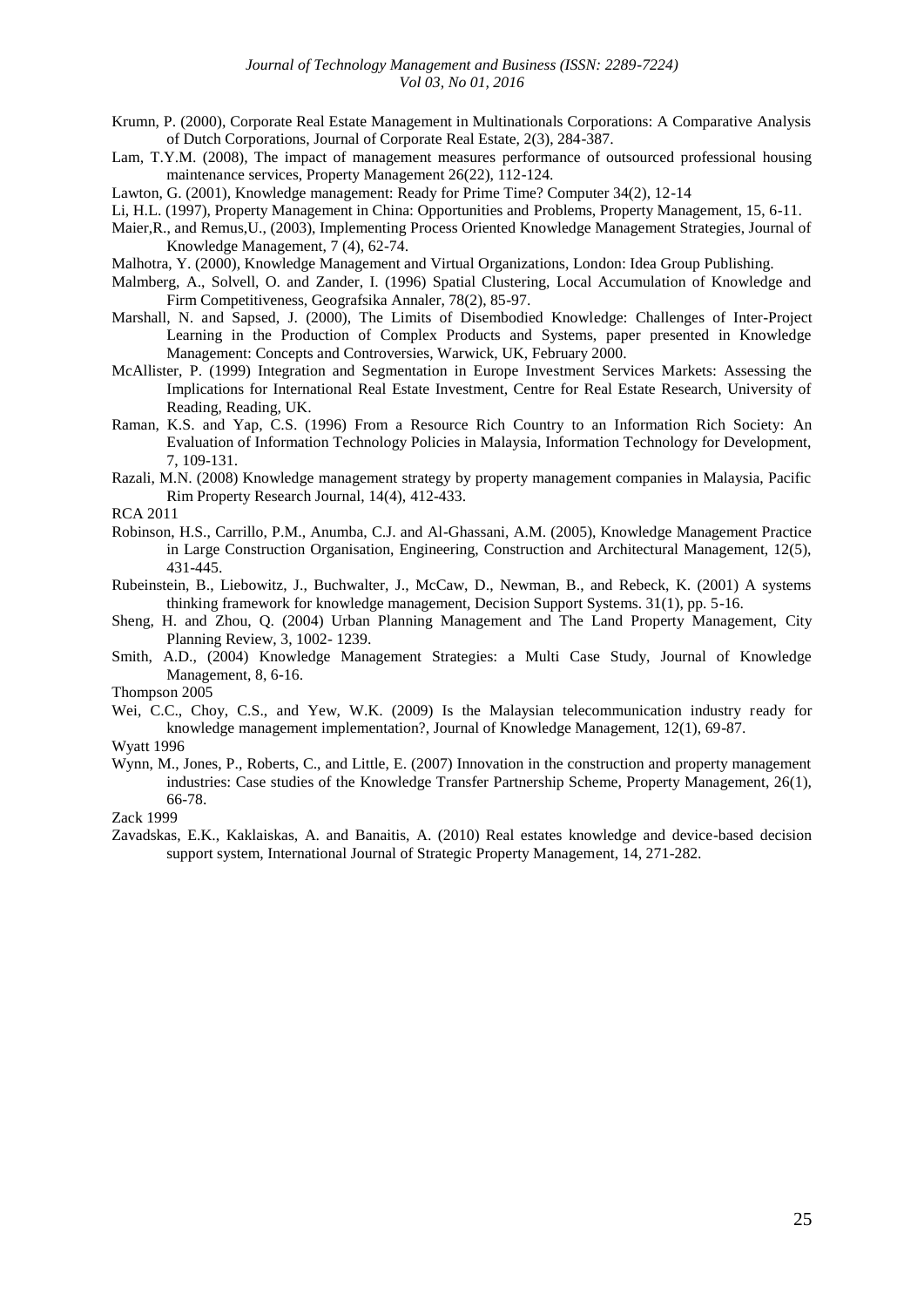| <b>KM Mapping</b>                                                             | <b>Company 1</b>                                                                                                                             | <b>Company 2</b>                                                                         | Company 3                                                                       | <b>Company 4</b>                                       |
|-------------------------------------------------------------------------------|----------------------------------------------------------------------------------------------------------------------------------------------|------------------------------------------------------------------------------------------|---------------------------------------------------------------------------------|--------------------------------------------------------|
| definition<br><b>KM</b><br>available                                          | Yes                                                                                                                                          | Yes                                                                                      | Yes                                                                             | Yes                                                    |
| Goal of KM                                                                    | Improve technical process by<br>reducing mistakes or sharing<br>knowledge                                                                    | Provide better service to clients                                                        | Provide better service to clients                                               | Improve company's image to<br>clients and stakeholders |
| <b>KM</b> Strategy                                                            | Yes                                                                                                                                          | Yes                                                                                      | Yes                                                                             | N <sub>0</sub>                                         |
| <b>KM</b><br>Leadership                                                       | (Human<br>Property<br>Manager<br>Resources)                                                                                                  | Deputy Branch Manager                                                                    | <b>Branch Manager</b>                                                           | <b>Financial Director</b>                              |
| Resources<br>to<br>KM<br>Support<br>Strategy                                  | <b>Budget</b><br>(RM 100 000 per year)<br><b>IT</b> Infrastructure<br>5 full-time clerical staff to<br>administer<br>knowledge<br>repository | <b>Budget</b><br>(RM 32 000 per year)<br>IT infrastructure<br>2 full-time clerical staff | <b>Budget</b><br>(RM 12 000)<br>IT infrastructure<br>1 full-time clerical staff | No budget                                              |
| Main KM Tools                                                                 | Internet<br>Intranet<br>Fortnightly meetings<br>Electronic documents<br>Management systems<br>In-house systems<br>Virtual work centre        | Internet<br>Intranet<br>Regular meetings<br>Electronic documents<br>Management systems   | Internet<br>Intranet<br>Electronic documents<br>Management systems              | Internet<br>Electronic documents                       |
| Intranet<br>access.<br>content<br>and<br>management<br>validation<br>approach | Access to all staff                                                                                                                          | Access to all staff                                                                      | Access to all staff                                                             | Access to all staff                                    |
| <b>Barriers</b>                                                               | Organisational culture                                                                                                                       | Organisational culture                                                                   | Organisational culture                                                          | Budgetary problems                                     |
| Links<br>between<br>KM and Business<br>Performance                            | Yes                                                                                                                                          | Yes                                                                                      | Yes                                                                             | None                                                   |
| <b>KM</b> Evaluated                                                           | Yes (Basic measure)                                                                                                                          | N <sub>o</sub>                                                                           | N <sub>o</sub>                                                                  | N <sub>o</sub>                                         |

# **Appendix 1:** KM Strategies Mapping Based on Documents Interpretation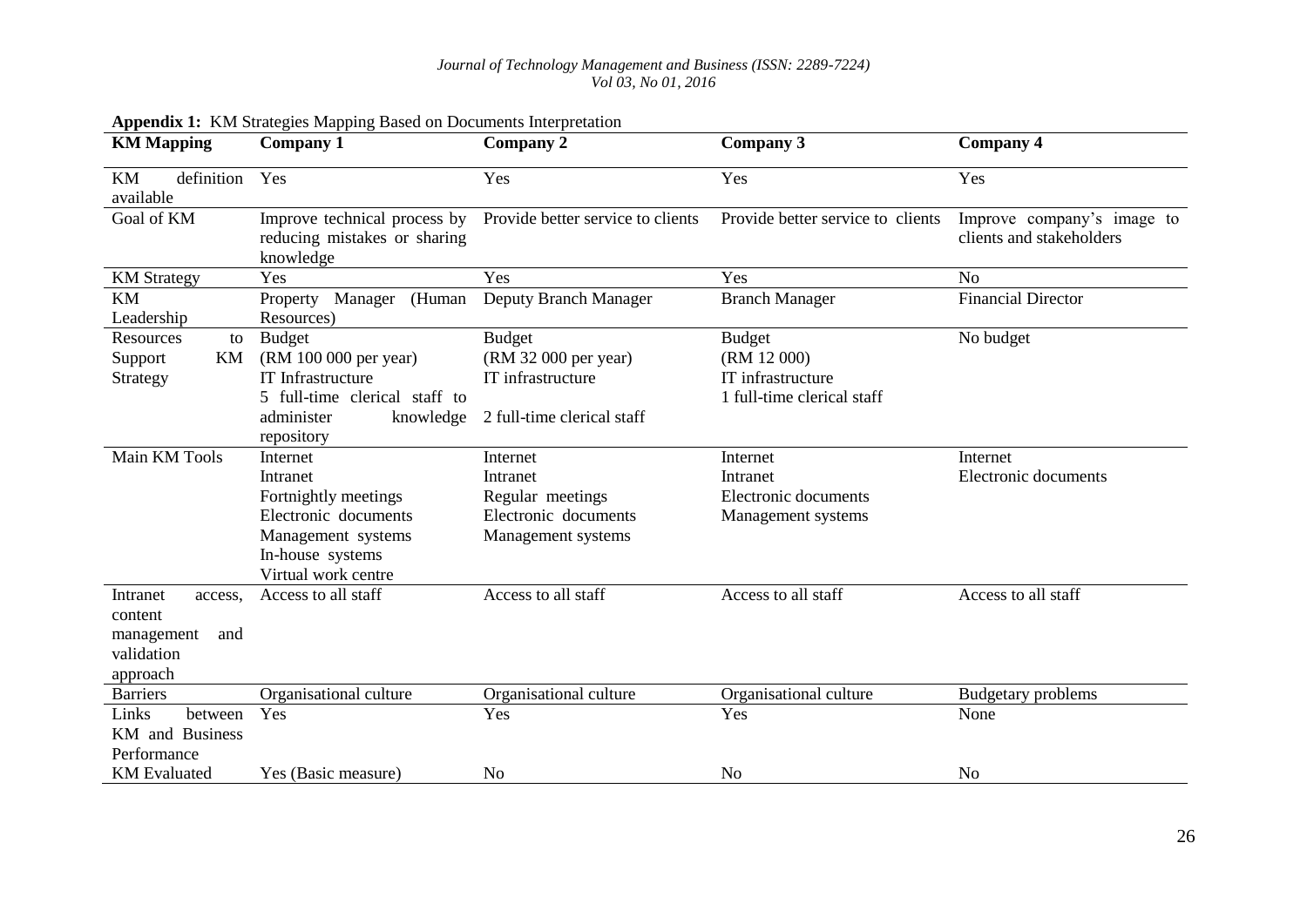| Continued                                                                  |                                                        |                                   |                                                |                                                     |
|----------------------------------------------------------------------------|--------------------------------------------------------|-----------------------------------|------------------------------------------------|-----------------------------------------------------|
| <b>KM</b> mapping                                                          | <b>Company 5</b>                                       | Company 6                         | <b>Company 7</b>                               | <b>Company 8</b>                                    |
| definition<br><b>KM</b><br>available                                       | N <sub>0</sub>                                         | N <sub>o</sub>                    | N <sub>o</sub>                                 | N <sub>o</sub>                                      |
| Goal of KM                                                                 | To<br>chain<br>improve<br>supply<br>process in company | Provide better service to clients | To<br>improve<br>company's<br>performance      | Provide better service for clients                  |
| <b>KM</b> Strategy                                                         | N <sub>o</sub>                                         | N <sub>o</sub>                    | N <sub>o</sub>                                 | N <sub>o</sub>                                      |
| <b>KM</b><br>Leadership                                                    | <b>Financial Director</b>                              | <b>Branch Manager</b>             | <b>Branch Manager</b>                          | <b>Branch Manager</b>                               |
| Resources<br>to<br><b>KM</b><br>Support<br>Strategy                        | No budget                                              | No budget                         | No budget                                      | No budget                                           |
| Main KM Tools                                                              | Internet                                               | Internet                          | Internet                                       | Internet                                            |
|                                                                            | Electronic documents                                   | Electronic documents              | Electronic documents                           | Electronic documents                                |
|                                                                            | Brainstorming                                          | Regular meetings                  | Ad hoc committee<br><b>Skills Yellow Pages</b> |                                                     |
| Intranet<br>access,<br>content<br>management and<br>validation<br>approach | Access to all staff                                    | Access to all staff               | Access to all staff                            | Access to all staff                                 |
| <b>Barriers</b>                                                            | N <sub>o</sub>                                         | N <sub>o</sub>                    | N <sub>o</sub>                                 | <b>Budget constraints</b><br>Organisational culture |
| Links<br>between<br>KM<br>and<br><b>Business</b><br>Performance            | To<br>chain<br>improve<br>supply<br>process in company | Provide better service to clients | To<br>improve<br>company's<br>performance      | Yes                                                 |
| <b>KM</b> Evaluated                                                        | N <sub>o</sub>                                         | N <sub>o</sub>                    | N <sub>o</sub>                                 | Yes (Basic measure)                                 |

### Continued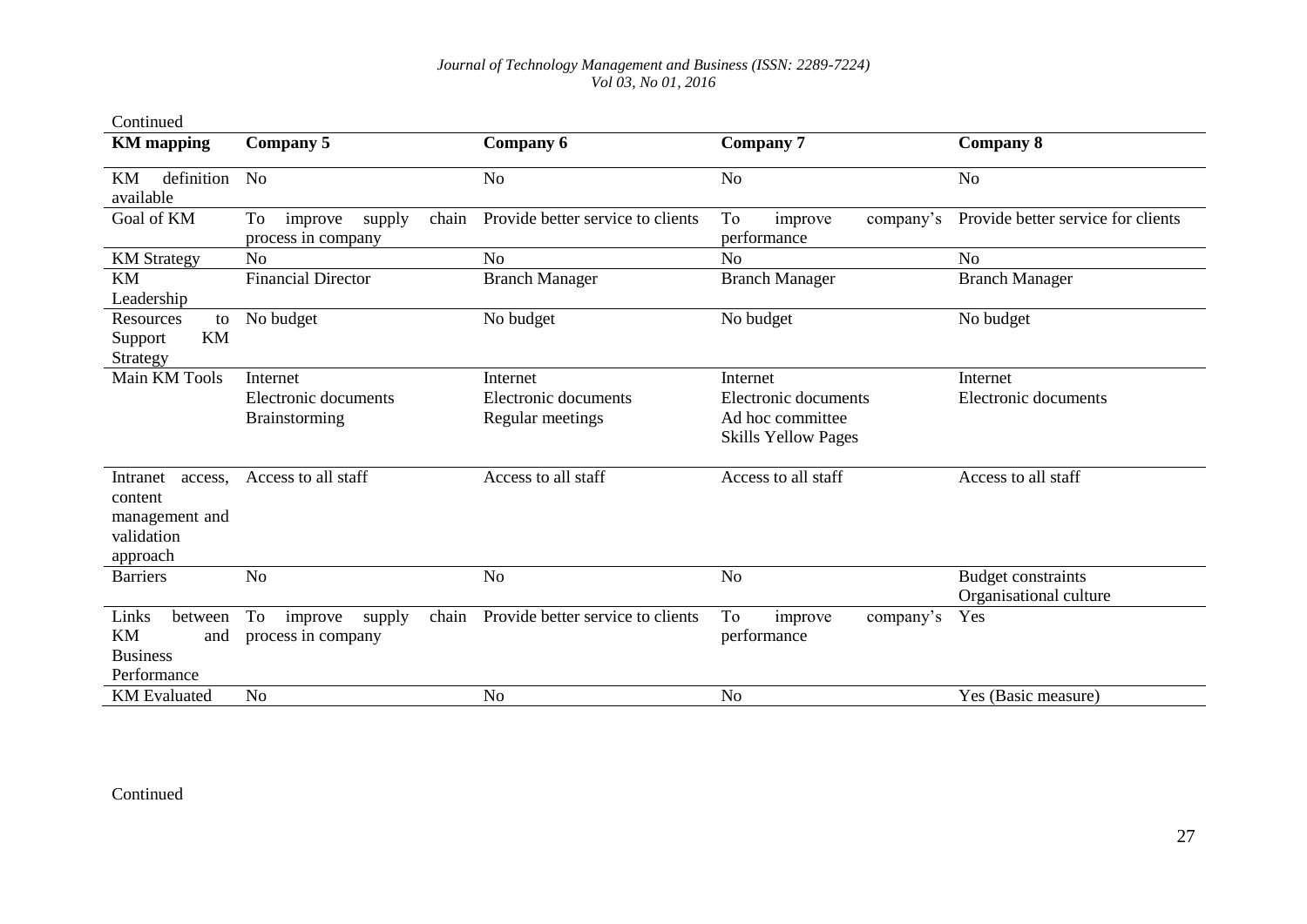| <b>KM Mapping</b>                                                             | Company 9                                      | <b>Company 10</b>                             | <b>Company 11</b>                                      | <b>Company 12</b>                            |
|-------------------------------------------------------------------------------|------------------------------------------------|-----------------------------------------------|--------------------------------------------------------|----------------------------------------------|
| definition No<br>KM<br>available                                              |                                                | N <sub>o</sub>                                | No                                                     | N <sub>o</sub>                               |
| Goal of KM                                                                    | Improve service to clients and<br>stakeholders | Give better and quality service<br>to clients | Improve company's image to<br>clients and stakeholders | Improve business profit from year<br>to year |
| <b>KM</b> Strategy                                                            | N <sub>o</sub>                                 | N <sub>0</sub>                                | No                                                     | N <sub>o</sub>                               |
| <b>KM</b><br>Leadership                                                       | <b>Branch Manager</b>                          | <b>Branch Manager</b>                         | Senior Property Manager                                | <b>Property Manager</b>                      |
| Resources<br>to<br>KM<br>Support<br>Strategy                                  | No budget                                      | No budget                                     | No budget                                              | No budget                                    |
| Main KM Tools                                                                 | Internet                                       | Internet                                      | Internet                                               | Internet                                     |
|                                                                               | Electronic documents<br>Brainstorming          | Electronic documents<br>Share fair            | Electronic documents                                   | Electronic documents                         |
| Intranet<br>access.<br>content<br>management<br>and<br>validation<br>approach | Access to all staff                            | Access to all staff                           | Access to all staff                                    | Access to all staff                          |
| <b>Barriers</b>                                                               | <b>Budget constraints</b>                      | <b>Budget constraints</b>                     | Employee understanding                                 | Support from top management                  |
|                                                                               | Organisational culture                         | Maintenance<br>of<br>IT<br>infrastructure     | Support from top management                            | Employee resistance                          |
| Links<br>between<br><b>KM</b> and Business<br>Performance                     | Yes                                            | Yes                                           | None                                                   | None                                         |
| <b>KM</b> Evaluated                                                           | No                                             | N <sub>o</sub>                                | N <sub>o</sub>                                         | N <sub>o</sub>                               |

Continued